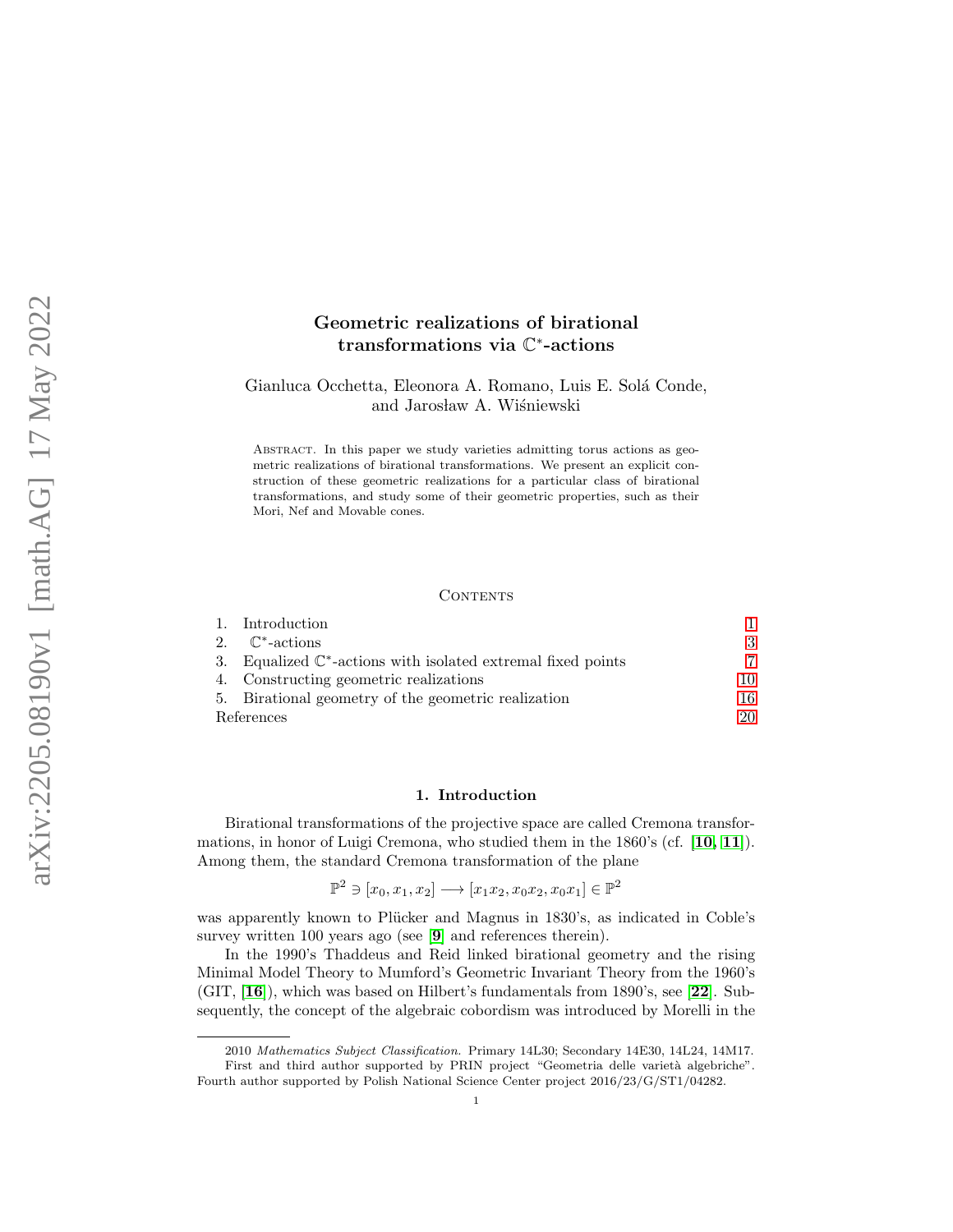toric case, and by Włodarczyk in full generality in the late  $1990$ 's [[23](#page-20-5)]. The highlight of this approach was a proof of the factorization conjecture for birational maps of smooth projective varieties by Włodarczyk et al, [[1](#page-19-1)].

In the present paper we adopt a view on birational maps similar to the one of Morelli and W lodarczyk. Namely, we describe a birational map among complex projective varieties of dimension  $n$  (in particular a Cremona transformation) in terms of an algebraic action of the group C <sup>∗</sup> on a (projective) variety of dimension  $n + 1$ ; such a variety will be called a *geometric realization of the birational map*. For example, let us consider the action of  $\mathbb{C}^*$  with coordinate t on the product of three copies of  $\mathbb{P}^1 = \mathbb{C} \cup \{\infty\}$ , each with (inhomogenenous) coordinate  $y_i$ :

 $\mathbb{C}^* \times (\mathbb{P}^1 \times \mathbb{P}^1 \times \mathbb{P}^1) \ni (t, (y_1, y_2, y_3)) \longrightarrow (ty_1, ty_2, ty_3) \in \mathbb{P}^1 \times \mathbb{P}^1 \times \mathbb{P}^1$ 

There exist 8 fixed points of this action which are the triples  $(y_1, y_2, y_3)$  with  $y_i = 0$ or  $\infty$  and one can illustrate the action with the following diagram, representing the fixed points and the shortest nontrivial orbits (for clarity we do not label every fixed point).



The "flow" of the action in this diagram is from right to left; the rightmost point is called the source and the leftmost point the sink of the action. The three vertical shaded sections of the diagram represent three GIT quotients, depending on the stability conditions. The triangular section on the right hand side represents  $\mathbb{P}^2$ parametrizing orbits diverging from the source, hence with homogeneous coordinates  $[x_1 : x_2 : x_3]$ . The section on the left hand side represents  $\mathbb{P}^2$  parametrizing orbits converging at  $\infty$  to the sink, hence with homogeneous coordinates  $[x_0^{-1}$ :  $x_1^{-1}$ :  $x_2^{-1}$ . If a general orbit has coordinates  $[x_0 : x_1 : x_2]$  close to the source then its coordinates close to the sink are  $[x_0^{-1} : x_1^{-1} : x_2^{-1}] = [x_1 x_2 : x_0 x_2 : x_0 x_1]$ . We say that the variety  $\mathbb{P}^1 \times \mathbb{P}^1 \times \mathbb{P}^1$  endowed with the  $\mathbb{C}^*$ -action introduced above is a geometric realization of the standard Cremona transformation.

In addition, the middle hexagonal section describes the intermediate (geometric) GIT quotient. This is the blowup of  $\mathbb{P}^2$  in three points, that resolves the Cremona map; that is, it can be blown down to each of the two  $\mathbb{P}^2$ 's. In higher dimensions the blowdowns have to be replaced by more complicated birational operations like flips. Yet, as a general principle, presentation of a birational map by variation of quotients of a suitably chosen  $\mathbb{C}^*$ -action allows us to decompose the map as a sequence of simpler birational transformations. Based on this principle, W lodarczyk proved his decomposition theorem.

Let us note that, if a birational map admits a geometric realization, then, universal objects for GIT theory, such as Chow or Hilbert quotients, if they are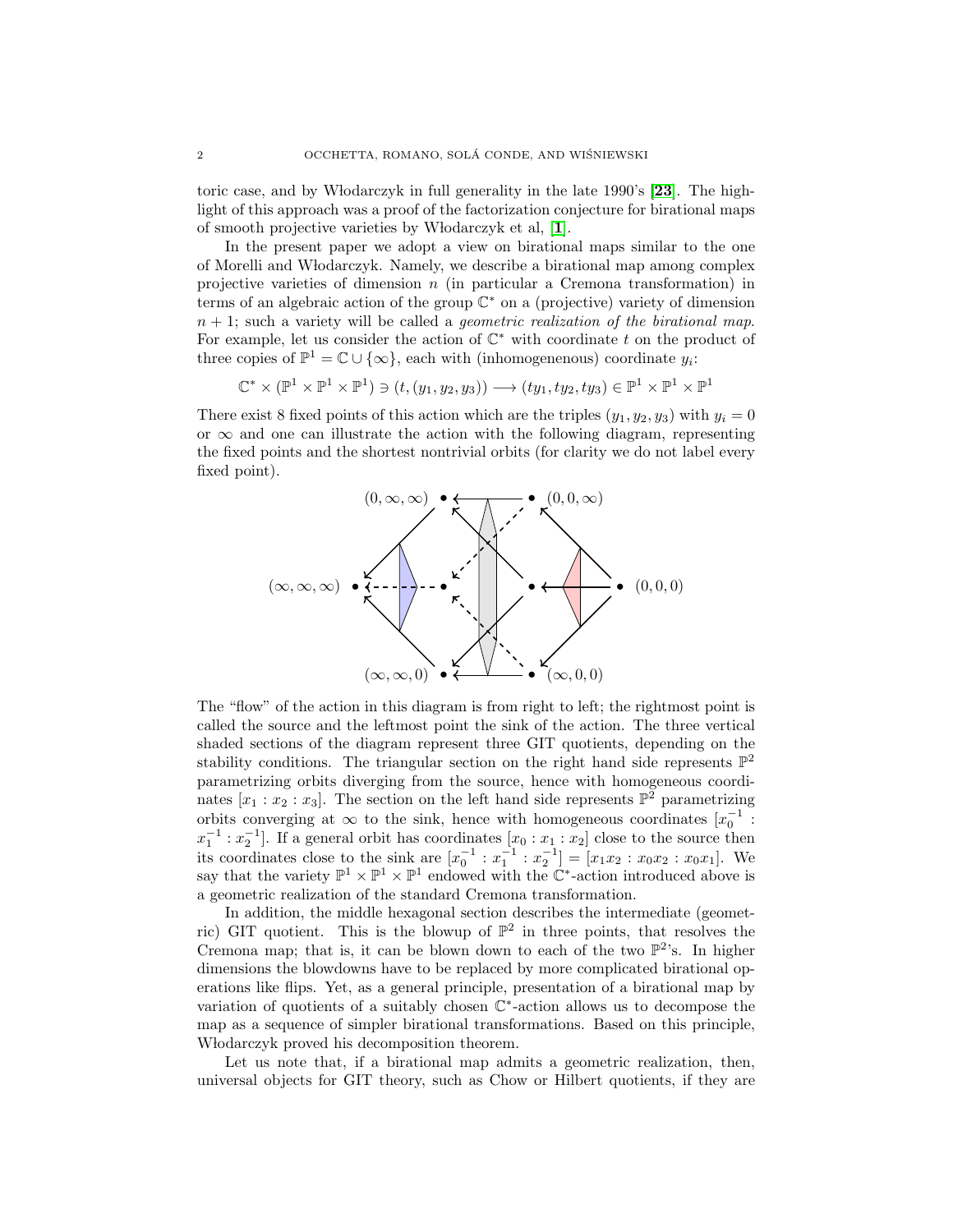smooth, should provide a strong factorization of the map. This idea has been used in [[15](#page-20-6)] to resolve the birational map determined by the inversion of matrices.

A natural question that appears in this setting, that is the main motivation of this paper, is how to construct explicit geometric realizations of birational maps. The problem has been already tackled in [[17](#page-20-7)], where the question has been solved for Atiyah flips [[17](#page-20-7), Section 6] and for special quadro-quadric Cremona transformations (see Section [3](#page-6-0) below). In this paper we go one step further in this direction by constructing smooth geometric realizations for bispecial transformations, a class of birational maps that contains special quadro-quadric Cremona transformations.

Outline. In the first part of the paper we present background material on  $\mathbb{C}^*$ actions and describe the birational transformations they define (Section [2\)](#page-2-0). In particular, in Section [2.8](#page-6-1) we introduce the central subject of the paper: namely, the definition of geometric realization of a birational transformation. In Section [3](#page-6-0) we recall the classification of equalized actions of bandwidth three with isolated sink and source, and the relation with special quadro–quadric Cremona transformations. This classification leads to the following statement (Theorem [3.4,](#page-9-1) see also Notation [3.1](#page-7-0) for conventions regarding rational homogeneous varieties):

THEOREM. Any quadro-quadric Cremona transformation with smooth nonempty  $fundamental \ locus \ admits \ a \ geometric \ realization, \ given \ by \ an \ equalized \ \mathbb{C}^*-action$ of criticality three in one of the following varieties:

 $\mathbb{P}^1 \times Q^{n-1}$ ,  $C_3(3)$ ,  $A_5(3)$ ,  $D_6(6)$ ,  $E_7(7)$ .

The last two sections are devoted to the construction of geometric realizations of bispecial transformations. First (Section [4\)](#page-9-0) we show how to construct geometric realization in the case in which the transformation is bispecial between smooth projective varieties. The main result of this section is the following:

THEOREM. Let  $\psi$  be a bispecial birational transformation between smooth polarized varieties. Then there exists a smooth B-type equalized geometric realization of  $\psi$  of criticality three.

Furthermore, we show that such a geometric realization is unique under some additional assumptions (see Theorem [4.6](#page-10-0) for the precise statement).

Then, in Section [5,](#page-15-0) we study some geometric properties of these realizations, encoded in their Nef, Mori and Movable cones (Propositions [5.2,](#page-15-1) [5.3\)](#page-17-0). For simplicity we focus on the case of birational transformations between varieties of Picard number one. In particular we discuss when the sink and the source of the geometric realizations may be equivariantly contracted to points, and when the (non B-type) geometric realization of  $\psi$  obtained in this way is smooth (Theorems [5.5,](#page-18-0) [5.6\)](#page-19-2).

## 2. C ∗ -actions

<span id="page-2-0"></span>This section contains some results, notation and conventions regarding  $\mathbb{C}^*$ actions and the birational transformations that they induce. We refer the interested reader to [[4,](#page-19-3) [8,](#page-20-8) [17,](#page-20-7) [18,](#page-20-9) [2](#page-19-4)] for details and further results.

Let X be a complex algebraic variety. By  $\mathbb{C}^*$ -action on X we will always refer to a morphical  $\mathbb{C}^*$ -action on X, that is an action of the group  $\mathbb{C}^*$  on X, whose defining map

$$
\mathbb{C}^*\times X\to X
$$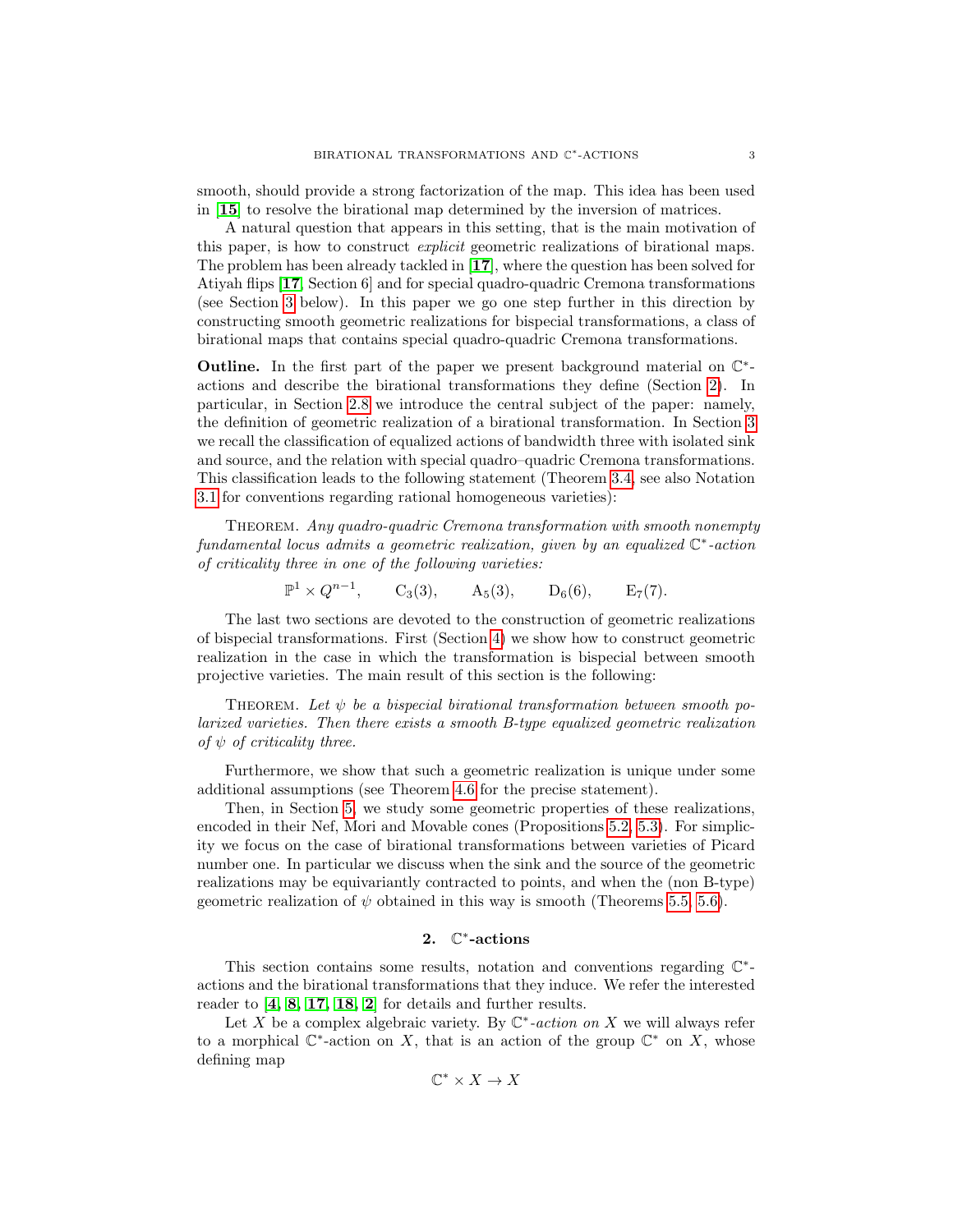is a morphism of algebraic varieties. The action of  $t \in \mathbb{C}^*$  on  $x \in X$  will be always denoted by  $tx$ . We will usually consider  $X$  to be proper.

<span id="page-3-0"></span>REMARK 2.1. We will use later on the fact that if  $Y \subset X$  is a  $\mathbb{C}^*$ -invariant closed subset of  $X$ , then the action extends to the blowup of  $X$  along  $Y$ :

$$
\beta: X^{\flat} \to X.
$$

This holds also for the projectivization of the  $\mathcal{O}_X$ -algebra  $\bigoplus_{m\geq 0} \mathcal{I}_Y^m$  with respect to a grading different from the natural one. In other words, the  $\mathbb{C}^*$ -action on X extends to any weighted blowup of  $X$  along a  $\mathbb{C}^*$ -invariant closed subset.

**2.1. Fixed point components.** We will denote by  $X^{C^*}$  the set of fixed components of the action, whose union is a closed set in  $X$ , and by  $Y$  the set of its irreducible components. If  $X$  is proper, then we may consider, for a general point  $x \in X$ , the limiting points

$$
\lim_{t \to 0} t^{-1}x, \quad \lim_{t \to 0} tx \in X,
$$

called, respectively, the *sink* and the *source* of the orbit  $\mathbb{C}^*x$ . The components  $Y_-, Y_+$  containing them are called, respectively, the *sink* and the *source of the* action. The rest of the fixed components are called inner, and their set is denoted by  $\mathcal{Y}^{\circ}$ . Moreover, if X is smooth and projective, every  $Y \in \mathcal{Y}$  is smooth (cf. [[13](#page-20-10)]).

2.2. Linearizations and weight maps. Given a line bundle  $L$  on  $X$ , a linearization on L of the  $\mathbb{C}^*$ -action on X is an action of  $\mathbb{C}^*$  on L such that the projection map  $L \to X$  is equivariant and the action is linear on the fibers of  $L \to X$ . If X is normal and projective, linearizations exist for any line bundle on  $X$  (see [[14](#page-20-11)]). Given a fixed component  $Y \in \mathcal{Y}, \mathbb{C}^*$  acts on  $L_{|Y}$  by multiplication with a character  $\mu_L(Y) \in M(\mathbb{C}^*) = \text{Hom}(\mathbb{C}^*, \mathbb{C}^*) = \mathbb{Z}$ , which is called *weight of the linearization on* Y. The map  $\mu_L : \mathcal{Y} \to \mathbb{Z}$  obviously depends on the linearization on L, but one may easily prove that two linearizations on a line bundle L differ by a character of  $\mathbb{C}^*$ ; then we may always choose the linearization so that  $\mu_L$  has a prescribed value on a certain fixed point component. Usually we will choose the linearization so that  $\mu_L(Y_-) = 0$ , and call  $\mu_L(Y)$  the L-weight of the action on Y, for every  $Y \in \mathcal{Y}$ . Note that with this convention we may write  $\mu_{mL} = m\mu_L$  for every  $m \in \mathbb{Z}$ .

If L is ample the minimum and maximum value of the weights are achieved at the sink and the source of the action, respectively (see [[17](#page-20-7), Remark 2.12]). In particular, the difference  $\delta := \mu_L(Y_+) - \mu_L(Y_-)$ , that is called the bandwidth of the  $\mathbb{C}^*$ -action on  $(X, L)$ , is independent of the chosen linearization.

2.3. Actions on polarized pairs. Criticality.  $A \mathbb{C}^*$ -action on a projective variety  $X$ , together with a linearization on an ample line bundle  $L$  on  $X$  will be referred to as a  $\mathbb{C}^*$ -action on the polarized pair  $(X, L)$ . Denoting by

$$
\{a_0 = 0, \dots, a_r =: \delta\} \quad (\text{with } a_0 < \dots < a_r)
$$

the set  $\mu_L(\mathcal{Y}) \subset \mathbb{Z}$  of L-weights of the action, we set:

$$
Y_i := \bigcup_{\mu_L(Y)=a_i} Y \subset X.
$$

The number  $r$ , which does not change if we substitute  $L$  by a multiple, is called the *criticality of the*  $\mathbb{C}^*$ -action on  $(X, L)$ . The minimum of the criticalities of the  $\mathbb{C}^*$ -actions on the pairs  $(X, L)$ , when L varies in the set of ample divisors on X, will be called the *criticality* of the  $\mathbb{C}^*$ -action on X.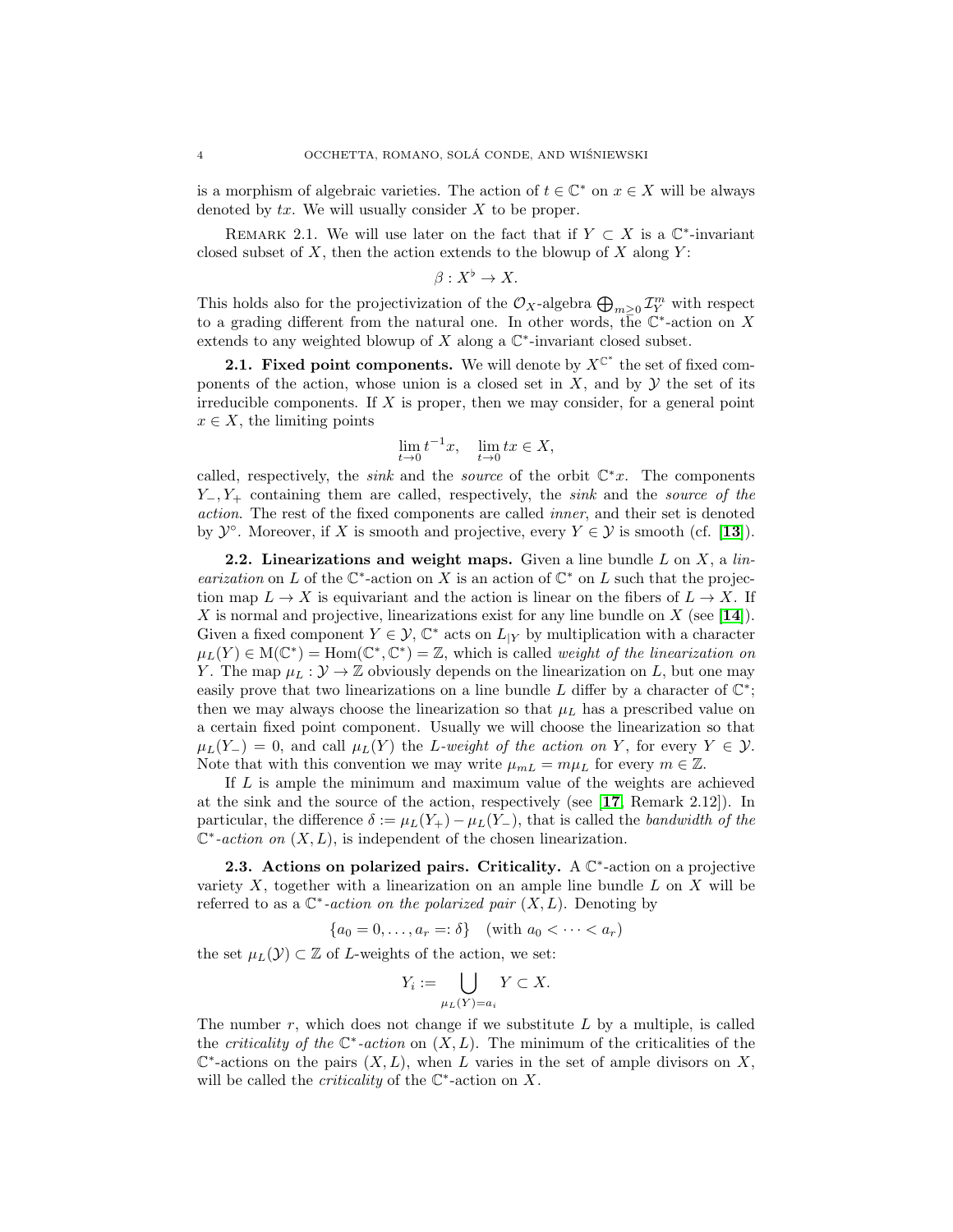**2.4.** The Bia lynicki-Birula decomposition. We refer to  $[8]$  $[8]$  $[8]$  for a complete account on the Białynicki-Birula decomposition and its applications, and to  $[4]$  $[4]$  $[4]$ for the original reference; let us describe here the contents of this decomposition theorem. Assume that X is a proper variety admitting a  $\mathbb{C}^*$ -action as above. Given any set  $S \subset X$ , we consider:

(1) 
$$
X^{\pm}(S) := \{ x \in X | \lim_{t^{\pm 1} \to 0} tx \in S \},
$$

When  $S = Y$  with  $Y \in \mathcal{Y}$  we call  $X^{\pm}(Y)$  the positive and the negative *Bialynicki*-Birula cells of the action at  $Y$ , so that we have a decomposition:

$$
X = \bigsqcup_{Y \in \mathcal{Y}} X^+(Y) = \bigsqcup_{Y \in \mathcal{Y}} X^-(Y).
$$

If X is smooth,  $\mathbb{C}^*$  acts (fiberwise linearly) on the normal bundle  $\mathcal{N}_{Y|X}$  of Y in  $X$ . The weights of the action on the fibers of the bundle are the same for every point of Y, and  $\mathcal{N}_{Y|X}$  splits into two subbundles, on which  $\mathbb{C}^*$  acts with positive and negative weights, respectively:

(2) 
$$
\mathcal{N}_{Y|X} \simeq \mathcal{N}^+(Y) \oplus \mathcal{N}^-(Y).
$$

Then the action of  $\mathbb{C}^*$  on  $X^{\pm}(Y)$  is equivariantly isomorphic to the induced action on the bundles  $\mathcal{N}^{\pm}(Y)$ .

REMARK 2.2. If X is smooth, we will set, for every  $Y \in \mathcal{Y}$ 

(3) 
$$
\nu^{\pm}(Y) := \text{rk } \mathcal{N}^{\pm}(Y),
$$

so that from the Białynicki-Birula decomposition it follows that:

<span id="page-4-0"></span>(4) 
$$
\dim(X) = \dim(\overline{X^+(Y)}) + \nu^-(Y) = \dim(\overline{X^-(Y)}) + \nu^+(Y)
$$

for any  $Y \in \mathcal{Y}$ . In particular, this implies that  $\nu^{\pm}(Y) \geq 1$  for every inner fixed point component  $Y \in \mathcal{Y}^{\circ}$ ; in fact, if, for instance,  $\nu^+(Y) = 0$  for some  $Y \in \mathcal{Y}$ , then [\(4\)](#page-4-0) says that  $X^{-}(Y)$  is dense in X, and so Y is the sink of the action.

<span id="page-4-1"></span>**2.5. Geometric quotients.** Recall that a linearization of the  $\mathbb{C}^*$ -action on a line bundle L over X provides a weight decomposition on  $\mathrm{H}^{0}(X, L)$ :

$$
\mathrm{H}^0(X, L) = \bigoplus_{u \in \mathbb{Z}} \mathrm{H}^0(X, L)_u,
$$

where  $\mathrm{H}^{0}(X, L)_{u} \subset \mathrm{H}^{0}(X, L)$  stands for the vector subspace of  $\mathbb{C}^{*}$ -weight u. If L is ample and globally generated, one may show (cf. [[7](#page-20-12), Lemma 2.4]) that the extremal values for which  $H^0(X, L)_u \neq \{0\}$  are  $\mu_L(Y_-) = 0$ ,  $\mu_L(Y_+) = \delta$ .

Given a  $\mathbb{C}^*$ -action on a pair  $(X, L)$ , with  $\mu_L(\mathcal{Y}) = \{a_0 = 0, \ldots, a_r = \delta\}$ , and given any rational number  $\tau \in [0, \delta] \cap \mathbb{Q}$  we may consider the graded C-algebra

$$
R_{L,\tau} := \bigoplus_{\substack{m \geq 0 \\ m\tau \in \mathbb{Z}}} \mathrm{H}^0(X, mL)_{m\tau}.
$$

It is known that the projectivization of  $R_{L,\tau}$  is a GIT quotient of an open set  $X^s \subset X$  of stable points by the action of  $\mathbb{C}^*$ . More precisely, Proj $(R_{L,\tau})$  is a geometric quotient if  $\tau \neq a_i$  for every i, and a semigeometric quotient otherwise. Furthermore, given two rational numbers  $\tau, \tau' \in (a_{i-1}, a_i)$  for some i, the varieties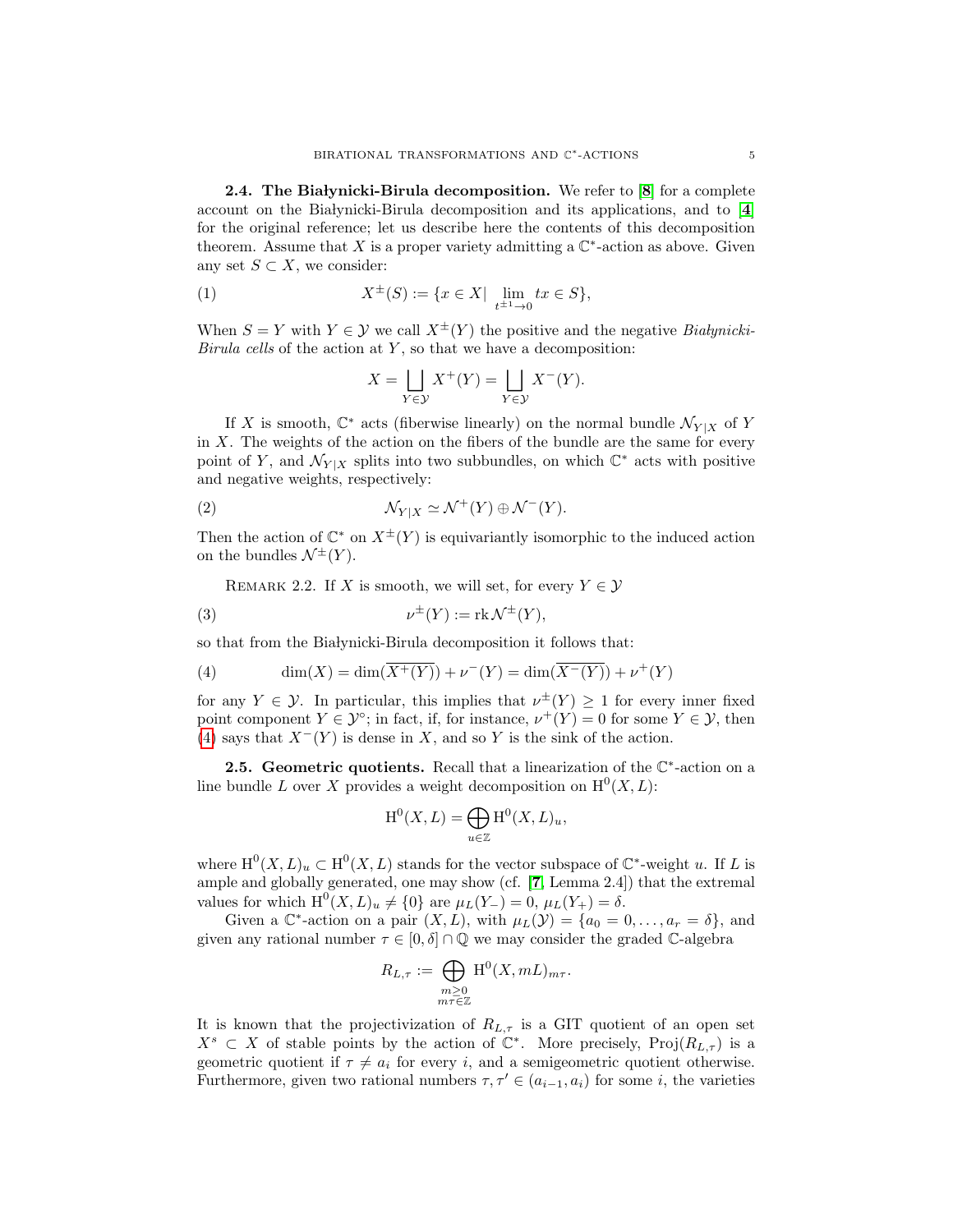$Proj(R_{L,\tau})$ ,  $Proj(R_{L,\tau'})$  are isomorphic, and it then makes sense to define, for every  $i \in 1, \ldots, r$ :

$$
\mathcal{G}X_i := \mathrm{Proj}(R_{L,\tau_i}), \quad i = 1,\ldots,r,
$$

where  $\tau_i$  is any rational number in  $(a_{i-1}, a_i)$ ; the corresponding open set of stable base points is denoted  $X_i^s \subset X$ . We call the varieties  $\mathcal{G}X_1, \ldots, \mathcal{G}X_r$  the geometric quotients of the polarized pair  $(X, L)$ . We refer the interested reader to [[18](#page-20-9), Section 2.2 and  $[5]$  $[5]$  $[5]$  for details.

<span id="page-5-0"></span>REMARK 2.3. Following [[5](#page-19-5)], the open sets  $X_i^s \subset X$  can be described in terms of sections of the ordered set of fixed point components  $\mathcal{Y}$ ; in this way one may see for instance that  $\mathcal{G}X_1, \mathcal{G}X_r$  parametrize the 1-dimensional orbits converging, respectively, to the sink and the source, that is  $X^{-}(Y_{-}) \setminus Y_{-}$ ,  $X^{+}(Y_{+}) \setminus Y_{+}$ . In particular, these two quotients do not depend on the particular polarization L, but only on the  $\mathbb{C}^*$ -action on X.

**2.6. Equalized actions.** A  $\mathbb{C}^*$ -action on a proper variety X is called *equalized* at  $Y \in \mathcal{Y}$  if for every  $x \in (X^-(Y) \cup X^+(Y)) \setminus Y$  the isotropy group of the  $\mathbb{C}^*$ action on  $x$  is trivial, and is called *equalized* if it is equalized at every fixed point component. By the Białynicki-Birula Theorem, if the variety  $X$  is smooth, the equalization of the action is equivalent to the weights of the action on  $\mathcal{N}^{\pm}(Y)$ being all equal to  $\pm 1$  for every fixed point component  $Y \in \mathcal{Y}$  (as presented in [[21](#page-20-13), Definition 1.6]).

Note that if a  $\mathbb{C}^*$ -action is equalized, then the closure of any 1-dimensional orbit is a smooth rational curve (see  $[17,$  $[17,$  $[17,$  Corollary 2.9]), whose L-degree may be then computed in terms of the weights at its extremal points. The precise relation among these values has been introduced in [[21](#page-20-13)] as the AM vs. FM formula, that we present here only for equalized actions (see  $[21,$  $[21,$  $[21,$  Corollary 3.2 (c)]):

<span id="page-5-2"></span>LEMMA 2.4 (AM vs. FM). Let  $X$  be a smooth projective variety admitting a nontrivial equalized  $\mathbb{C}^*$ -action, L an ample line bundle on X, and let C be the closure of a 1-dimensional orbit, whose sink and source are denoted by  $x_$  and  $x_+$ . Then C is a smooth rational curve of L-degree equal to  $\mu_L(x_+) - \mu_L(x_-)$ .

## 2.7. B-type torus actions.

DEFINITION 2.5. Let X be a smooth projective variety admitting a  $\mathbb{C}^*$ -action. We say that the action is of B-type if its sink and source,  $Y_-, Y_+,$  are codimension one subvarieties.

If we start from a non B-type  $\mathbb{C}^*$ -action, we may perform first a  $\mathbb{C}^*$ -equivariant divisorial extraction (Remark [2.1\)](#page-3-0) centered in the extremal fixed point components  $Y_{\pm}$  in order to get a B-type action, with the same 1-dimensional orbits as in the original variety. In the equalized setting one can prove (cf. [[17](#page-20-7), Lemma 3.10]):

<span id="page-5-1"></span>LEMMA 2.6. Given a nontrivial equalized  $\mathbb{C}^*$ -action on a smooth projective variety X with sink and source  $Y_{\pm}$ , the induced  $\mathbb{C}^*$ -action on the blowup of X along  $Y_{\pm}$  is of B-type.

REMARK 2.7. The blowup operation substitutes the extremal fixed point components  $Y_{\pm}$  with the projective bundles  $\mathbb{P}(\mathcal{N}_{Y_{+}|X})$ , which, by the Białynicki-Birula Theorem, are isomorphic to the quotients of  $\overline{X}^{\pm}(Y_{\pm}) \setminus Y_{\pm}$  by the action of  $\mathbb{C}^*$ , that is, the geometric quotients  $\mathcal{G}X_1, \mathcal{G}X_r$  introduced in Section [2.5.](#page-4-1) If the action is not equalized, then a similar construction works if one uses the weighted blowup with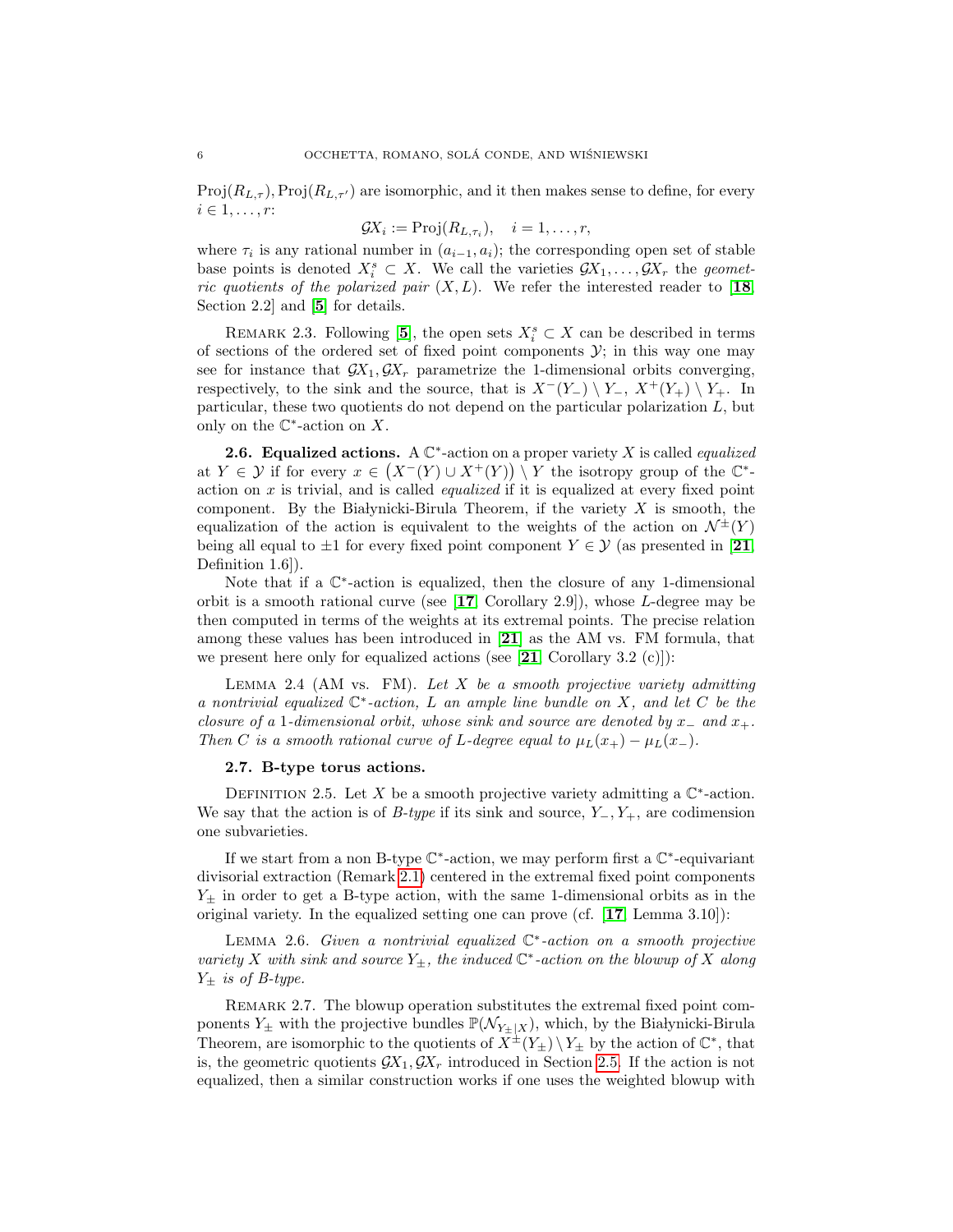respect to the weights of the  $\mathbb{C}^*$ -action on  $\mathcal{N}_{Y_{\pm}|X}$  instead of the standard blowup; see [[2](#page-19-4), §3.2 and Lemma 4.4] for details.

Let us finally note the following:

<span id="page-6-3"></span>REMARK 2.8. If a B-type action is equalized, then the closure  $C$  of any orbit in X satisfies that  $C \cdot Y_{\pm} = 1$  (see [[17](#page-20-7), Remark 3.3]).

<span id="page-6-1"></span>2.8. Geometric realizations of birational maps. Given any nontrivial  $\mathbb{C}^*$ action on a polarized pair  $(X, L)$ , with X normal and projective, we consider the geometric quotients  $\mathcal{G}X_i = X_i^s/\mathbb{C}^*$  defined in Section [2.5.](#page-4-1) The intersections of the open sets  $X_i^s \subset X$  provide birational maps between the varieties  $\mathcal{G}X_i$ :

 $\mathcal{G}X_1 - - - \succ \mathcal{G}X_2 - - - \succ$  ...  $- - \succ \mathcal{G}X_{r-1} - - - \succ \mathcal{G}X_r$ 

In particular we have a birational map  $\psi : \mathcal{G}X_1 \dashrightarrow \mathcal{G}X_r$ ; we will call  $\mathcal{G}X_1$  and  $\mathcal{G}X_r$ the extremal geometric quotients. As in Remark [2.3,](#page-5-0)  $\psi$  does not depend on the chosen ample line bundle L, and it is called the birational map associated to the  $\mathbb{C}^*$ -action on X.

<span id="page-6-2"></span>REMARK 2.9. In the case in which X is smooth and the  $\mathbb{C}^*$ -action on X is of B-type, then the Białynicki-Birula theorem tells us that the extremal geometric quotients of X are precisely the sink and the source  $Y_{\pm}$ . Then, if we apply this to the blowup  $X^{\flat}$  along the sink and the source of a smooth variety X endowed with an equalized  $\mathbb{C}^*$ -action (see Lemma [2.6\)](#page-5-1) we obtain a birational map:

$$
\psi : \mathbb{P}(\mathcal{N}_{Y_{-}|X}^{\vee}) --- --- = \mathbb{P}(\mathcal{N}_{Y_{+}|X}^{\vee}).
$$

As noted above (see  $[2, \text{Lemma } 4.4]$  $[2, \text{Lemma } 4.4]$  $[2, \text{Lemma } 4.4]$ ), a similar approach is possible in the nonequalized case via weighted blowups.

DEFINITION 2.10. Given a birational map between two normal projective varieties  $\psi : M_- \dashrightarrow M_+$ , a geometric realization of  $\psi$  is a normal projective variety endowed with a nontrivial  $\mathbb{C}^*$ -action, whose extremal geometric quotients are isomorphic to  $M_{\pm}$ , and whose associated birational map is  $\psi$ .

REMARK 2.11. One cannot expect birational maps to have unique geometric realizations, since performing birational  $\mathbb{C}^*$ -equivariant transformations on a geometric realization of a map, we obtain other realizations of the same map. For instance, assume that we start with a faithful  $\mathbb{C}^*$ -action on a smooth variety X that has an inner fixed point component Y. The  $\mathbb{C}^*$ -action on X naturally extends to the blowup  $X^{\flat}$  of X along Y, and the birational maps associated to the actions of  $\mathbb{C}^*$  on X and  $X^{\flat}$  are obviously the same.

## 3. Equalized C ∗ -actions with isolated extremal fixed points

<span id="page-6-0"></span>In this section we review the classification theorem for bandwidth three varieties admitting an equalized  $\mathbb{C}^*$ -action with isolated extremal fixed points. This result was firstly motivated in [[21](#page-20-13)] by the LeBrun–Salamon conjecture. In fact, bandwidth three varieties appear naturally as subvarieties of some Fano contact manifolds (see also [[19](#page-20-14), proof of Theorem 5.1]). The important point that we want to stress is the tight relation of a C ∗ -action with the birational transformation induced by it, which has been fundamental in the proof of this result. We will explore deeply this idea in the following sections.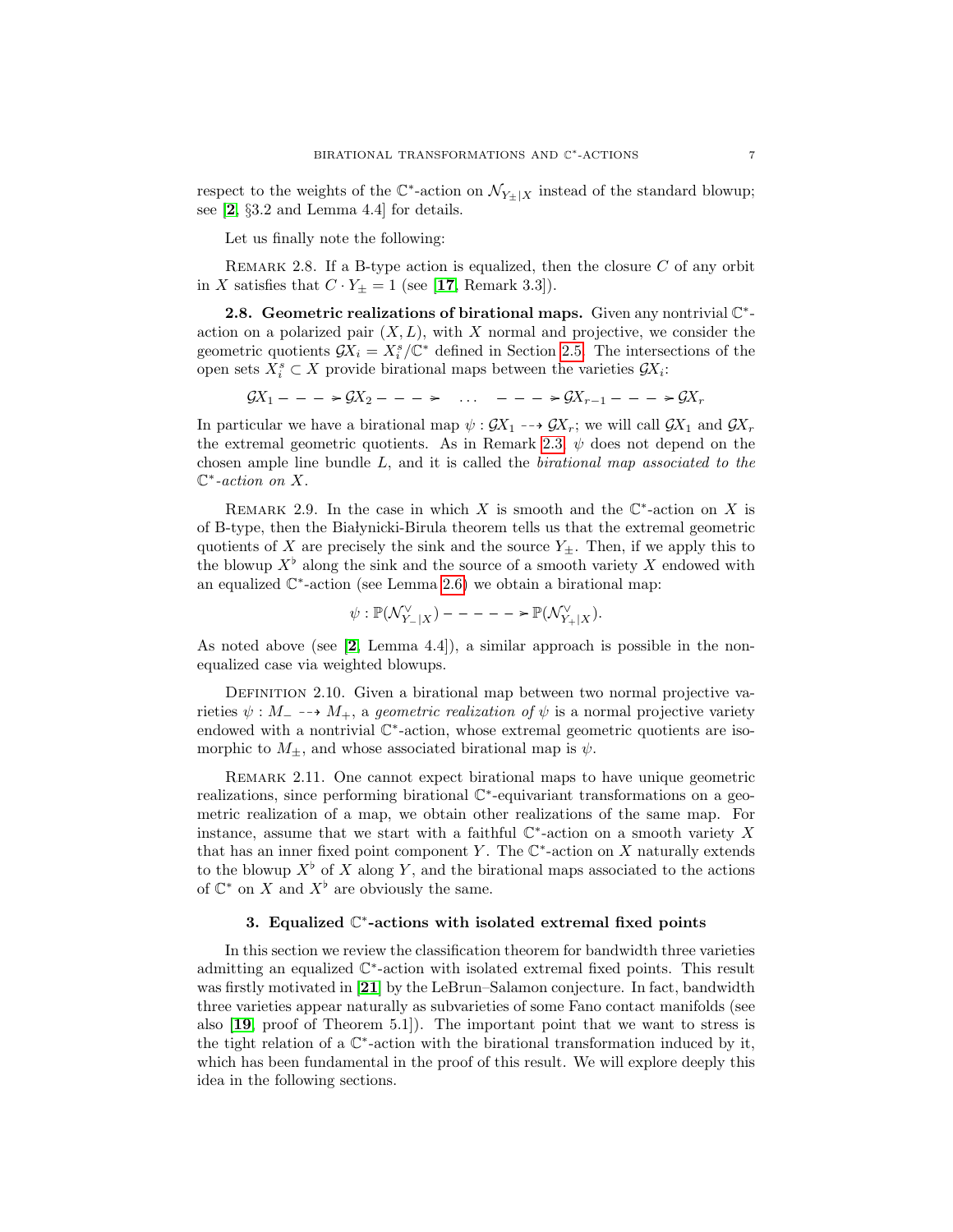Before stating the main result of this Section, let us introduce the notation regarding the rational homogeneous varieties that will appear later on. Our notation is compatible with our main source for this Section, [[17](#page-20-7)], and essentially presents every rational homogeneous variety as the closed orbit of a projective representation of a certain semisimple group.

<span id="page-7-0"></span>NOTATION 3.1. In the following description we use the numbering of fundamental weights provided in [[6](#page-20-15), Planche I–IX].

- $A_5(2), A_5(3)$  denote, respectively, the Grassmannians of 2 and 3-dimensional linear subspaces in a complex vector space of dimension 6. They are the closed orbits of the projective representations of SL(6) (whose Lie algebra is determined by the Dynkin diagram  $A_5$ ) given by the fundamental weights  $\omega_2, \omega_3$ .
- $C_3(3)$  denotes the Lagrangian Grassmannian parametrizing 3-dimensional vector spaces in a complex vector space of dimension 6 that are isotropic with respect a given nondegenerate skew-symmetric form. It is the closed orbit of the projective representation of  $Sp(6)$  (whose Lie algebra is given by  $C_3$ ) given by the fundamental weight  $\omega_3$ .
- $D_6(6)$  denotes the Spinor variety parametrizing 6-dimensional vector spaces in a complex vector space of dimension 12 that are isotropic with respect a given nondegenerate symmetric form. It is determined by the fundamental weight  $\omega_6$ of the Lie algebra with Dynkin diagram  $D_6$ .
- $E_6(1)$ , called Cartan variety, denotes the closed orbit of the projective representation of the adjoint group of the Lie algebra  $E_6$  given by its weight  $\omega_6$ .
- $E_7(7)$  denotes the closed orbit of the projective representation of the adjoint group of the Lie algebra  $E_7$  given by its fundamental weight  $\omega_7$ .
- With this notation, smooth quadrics of dimension  $k = 2r 1, 2r 2$  can be written as  $B_k(1), D_k(1)$ , respectively. Since in our discussion below the parity of the dimension of the quadrics is irrelevant, we will simply denote them by  $Q^k$ .

THEOREM 3.2. [[21](#page-20-13), Theorem 3.5], [[17](#page-20-7), Theorem 8.1] Let  $(X, L)$  be a polarized pair, where X is a smooth projective variety of dimension  $n \geq 3$ , endowed with a C ∗ -action of bandwidth three. Assume that its sink and source are isolated points, and that the action is equalized. Then one of the following holds:

- (1)  $X = \mathbb{P}(\mathcal{V}^{\vee}), \text{ with } \mathcal{V} = \mathcal{O}_{\mathbb{P}^1}(1)^{\oplus n-1} \oplus \mathcal{O}_{\mathbb{P}^1}(3), \text{ or } \mathcal{O}_{\mathbb{P}^1}(1)^{\oplus n-2} \oplus \mathcal{O}_{\mathbb{P}^1}(2)^{\oplus 2},$ and  $L = \mathcal{O}_{\mathbb{P}(\mathcal{V}^{\vee})}(1)$ . Moreover  $(Y_i, L_{|Y_i}) \simeq (\mathbb{P}^{n-2}, \mathcal{O}_{\mathbb{P}^{n-2}}(1)), i = 1, 2$ .
- (2)  $X = \mathbb{P}^1 \times \mathbb{Q}^{n-1}$ ,  $L = \mathcal{O}(1,1)$ , each  $Y_i$  is the disjoint union of a smooth quadric  $\mathbb{Q}^{n-3}$  and a point, and  $L_{|\mathbb{Q}^{n-3}} \simeq \mathcal{O}_{\mathbb{Q}^{n-3}}(1)$ .
- $(3)$  X is one of the following rational homogeneous varieties:

$$
C_3(3)
$$
,  $A_5(3)$ ,  $D_6(6)$ ,  $E_7(7)$ ,

L is the ample generator of  $Pic(X)$  and the varieties  $Y_i$  are respectively

$$
\mathbb{P}^2, \ \mathbb{P}^2 \times \mathbb{P}^2, \ A_5(2), \ E_6(1).
$$

The restriction of L to  $Y_i$  is the ample generator of  $Pic(Y_i)$ , except in the case  $Y_i \simeq \mathbb{P}^2$ , in which  $L_{|Y_i} \simeq \mathcal{O}_{\mathbb{P}^2}(2)$ .

The proof of the above result has been done adopting different techniques in [[21](#page-20-13)] and [[17](#page-20-7)]; we refer to [21, Lemma 4.4] for the case  $n = 2$ . More precisely, in [21, Theorem 3.5] the authors relate the classical adjunction theory and Mori theory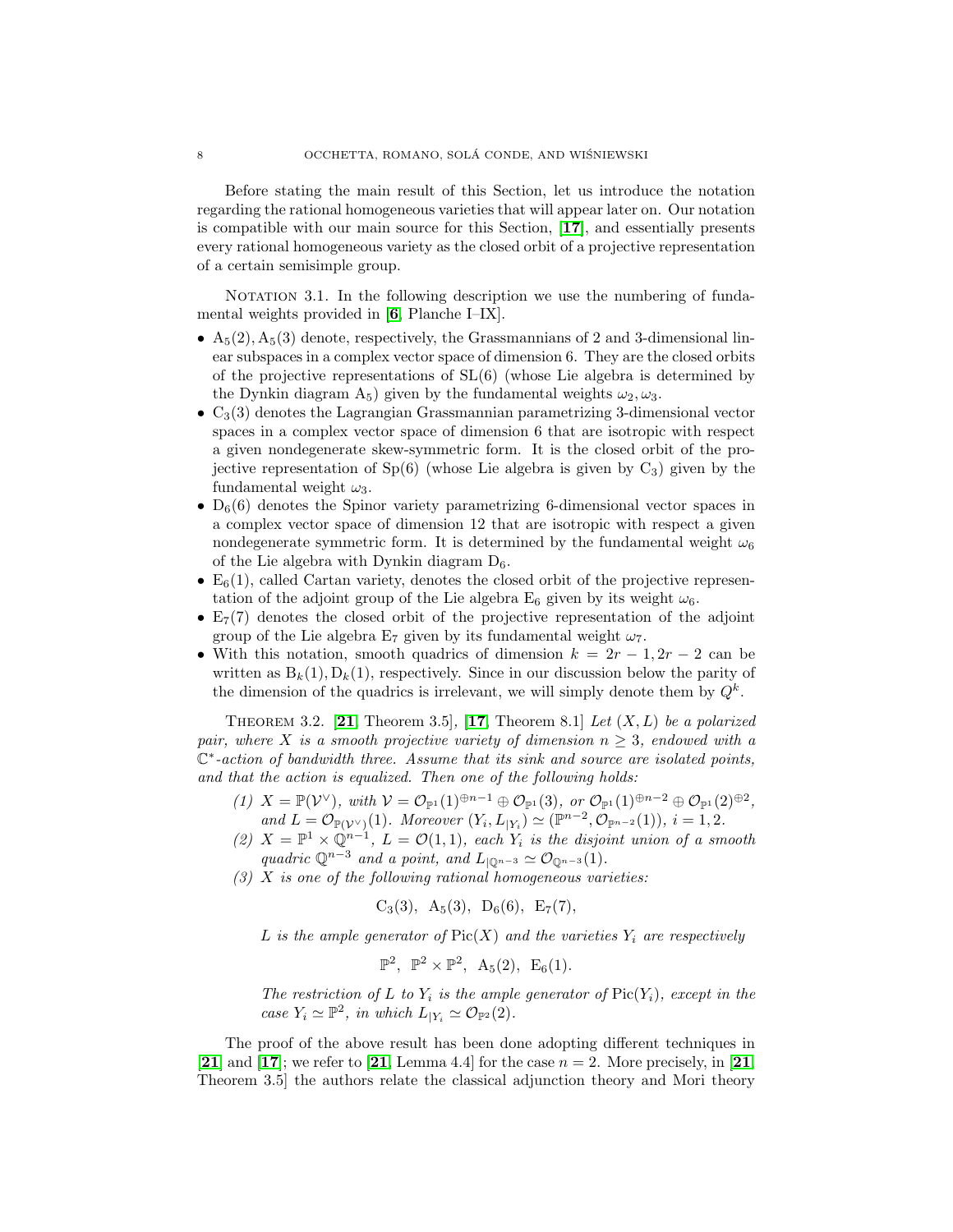with a combinatorial description of  $\mathbb{C}^*$ -varieties; in this way types (1) and (2) of pairs  $(X, L)$  in the above list are described in terms of their adjoint morphisms.

The classification in the case in which the Picard number of  $X$  is one (type (3) in the statement) was later obtained in [[17](#page-20-7), Theorem 8.1] by considering the birational map  $\psi$  associated to the  $\mathbb{C}^*$ -action, which, since  $Y_{\pm}$  are isolated points, is a Cremona transformation  $\psi : \mathbb{P}^{n-1} \longrightarrow \mathbb{P}^{n-1}$  by Remark [2.9.](#page-6-2) Let us briefly discuss the different steps that lead to the proof of the statement in this case.

SKETCH OF THE PROOF  $(\text{Pic}(X) \simeq \mathbb{Z}).$ 

Step 0. Prove that, since  $Pic(X) \simeq \mathbb{Z}$ , the two subvarieties  $Y_1, Y_2$  are irreducible (cf. [[17](#page-20-7), Lemma  $2.8(2)$ ]).

Step 1. Blow up X along  $Y_{\pm}$ , to obtain a variety  $X_{\flat}$  with a  $\mathbb{C}^*$ -action whose extremal fixed point components are projective spaces  $\mathbb{P}^{n-1}_{\pm}$ . Denote by  $\mathcal{U}_1, \mathcal{U}_2$  the closure of the Białynicki-Birula cells  $X_{\flat}^{+}(Y_1), X_{\flat}^{-}(Y_2)$ , respectively.

Step 2. Blow up  $X_{\flat}$  along  $\mathcal{U}_1, \mathcal{U}_2$ , and let  $\mathcal{U}_1^{\flat}, \mathcal{U}_2^{\flat}$  be the corresponding exceptional divisors. Denoting by  $X'_{\flat}$  the resulting variety, show that there exists another divisorial contraction  $X'_{\flat} \to X'$ , whose restriction to the  $\mathcal{U}_i^{\flat}$ 's is a nontrivial projective bundle different from the projection  $\mathcal{U}_i^{\flat} \to \mathcal{U}_i$ . See Figure [1](#page-8-0) below.

<span id="page-8-0"></span>

FIGURE 1. Birational transformation of a bandwidth three variety with isolated extremal fixed points into a  $\mathbb{P}^1$ -bundle.

Step 3. The variety  $X'$  inherits a  $\mathbb{C}^*$ -action whose sink and source are respectively isomorphic to the blowup of  $\mathbb{P}^{n-1}_-$  along  $\mathcal{U}_1 \cap \mathbb{P}^{n-1}_- \simeq Y_1$ , and to the blowup of  $\mathbb{P}^{n-1}_+$ along  $\mathcal{U}_2 \cap \mathbb{P}^{n-1}_+ \simeq Y_2$ . This in particular says that the map  $\psi$  and its inverse can be resolved with a smooth blowup.

Step 4. An intersection theory computation (see the proof of  $[17,$  $[17,$  $[17,$  Theorem 8.4]) shows that the bidegree of the birational map  $\psi$  is (2, 2).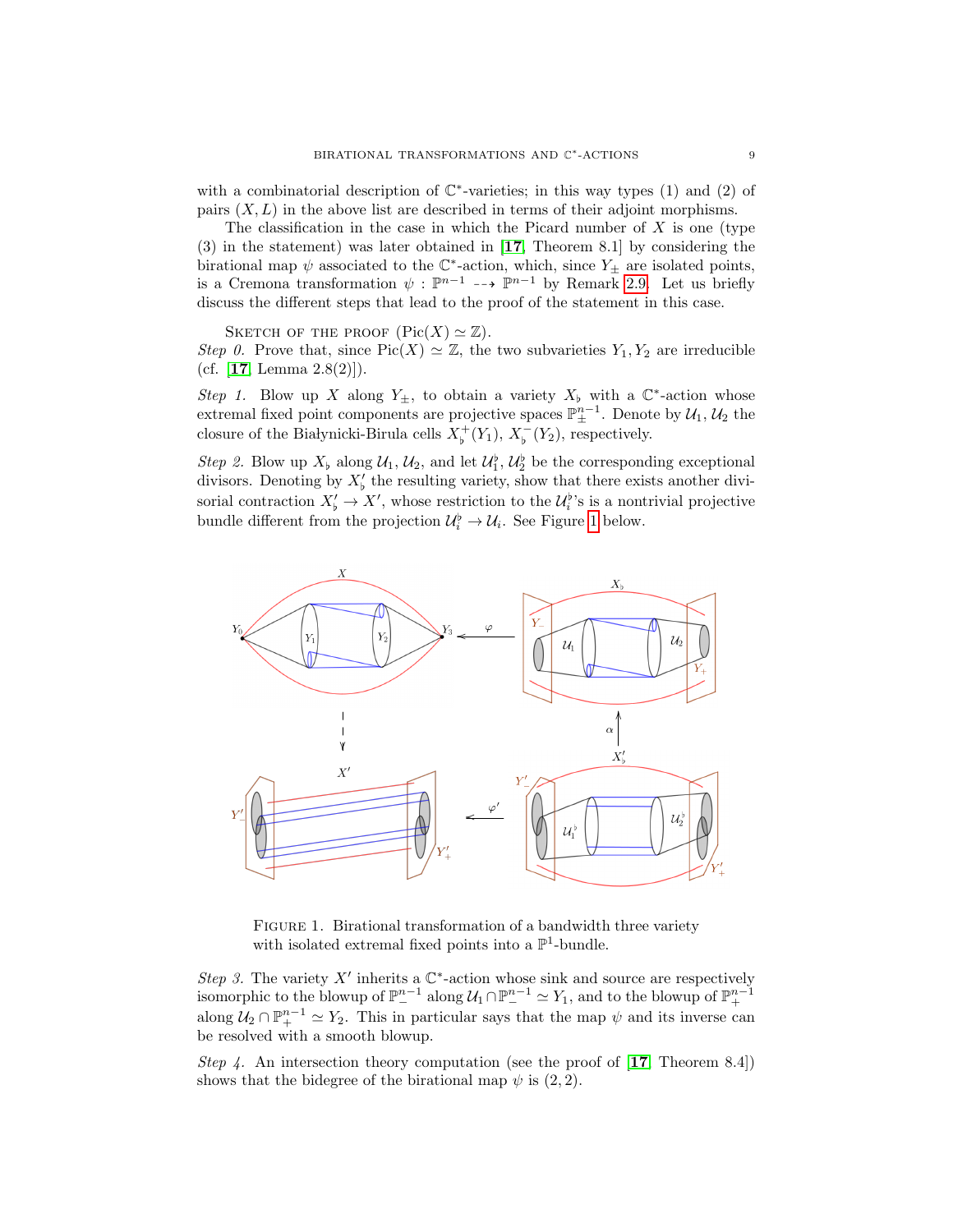Step 5. Since  $Y_1, Y_2$  (which are the indeterminacy loci of  $\psi, \psi^{-1}$ ) are irreducible, we may apply  $[12,$  $[12,$  $[12,$  Theorem 8.7] to conclude that  $\psi$  is one of the four quadro-quadric Cremona transformations defined by the linear system of quadrics containing a Severi variety:

$$
v_2(\mathbb{P}^2) \subset \mathbb{P}^5, \quad \mathbb{P}^2 \times \mathbb{P}^2 \subset \mathbb{P}^8, \quad A_5(2) \subset \mathbb{P}^{14}, \quad E_6(1) \subset \mathbb{P}^{26}.
$$

Step 6. Reverting the construction described in Steps 1, 2 and 3 one shows that X is uniquely determined by  $\psi$ . We then conclude by proving that the varieties

$$
C_3(3)
$$
,  $A_5(3)$ ,  $D_6(6)$ ,  $E_7(7)$ 

admit  $\mathbb{C}^*$ -actions whose birational transformations are the above ones.

REMARK 3.3. The birational construction performed in Steps 1, 2 and 3 (repre-sented in Figure [1\)](#page-8-0) does not require the irreducibility of  $Y_1, Y_2$ , and can be extended to arbitrary bandwidth (see [[18](#page-20-9), Theorem 3.1]).

Moreover, we may still claim that also in the cases of Picard number two of Theorem [3.4](#page-9-1) the variety X admitting an equalized  $\mathbb{C}^*$ -action of bandwidth three with isolated extremal fixed points is uniquely determined by the subjacent special Cremona transformation  $\psi$ , and that  $\psi$  has bidegree (2, 2). We then note that, by using completely different methods, Pirio and Russo (cf. [[20](#page-20-17), Proposition 5.6]) have extended the classification of Ein and Shepherd-Barron to include the case in which the exceptional locus of  $\psi$  is reducible. Their list includes Cremona transformations  $\mathbb{P}^{n-1}$  -→  $\mathbb{P}^{n-1}$  having as fundamental locus the union of a point and a smooth quadric  $\mathbb{Q}^{n-3}$ , which is precisely the birational transformation that we obtain in Theorem [3.4\(](#page-9-1)2). We finally note that in case (1) the subvariety  $Y_1 \subset \mathbb{P}^{n-1}$  is a codimension one linear subspace, so the linear system of quadrics defining  $\psi$  has a fixed hyperplane; dividing by its equation we obtain that  $\psi$  is a linear isomorphism. In other words, Theorem [3.4](#page-9-1) implies the following:

<span id="page-9-1"></span>THEOREM 3.4. Any quadro-quadric Cremona transformation with nonempty smooth fundamental locus admits a geometric realization, given by an equalized C ∗ -action in one of the following varieties:

$$
\mathbb{P}^{1} \times Q^{n-1}, \qquad C_{3}(3), \qquad A_{5}(3), \qquad D_{6}(6), \qquad E_{7}(7).
$$

### 4. Constructing geometric realizations

<span id="page-9-0"></span>We have seen how one can associate to a B-type  $\mathbb{C}^*$ -action a birational transformation between the sink and the source; in this section we want to show that the converse holds for a certain class of birational transformations among smooth projective varieties, that we will introduce herein.

<span id="page-9-3"></span>DEFINITION 4.1. Let  $(Y_-, H_-), (Y_+, H_+)$  two smooth polarized pairs of dimension n. A bispecial transformation between  $(Y_-, H_-)$  and  $(Y_+, H_+)$  is a birational map  $\psi : Y_-\dashrightarrow Y_+$  that can be resolved via two blowups  $\pi_{\pm}$  along smooth subvarieties  $Z_{\pm} \subset Y_{\pm}$  such that, denoting by  $E_{\pm} = \pi_{\pm}^{-1}(Z_{\pm})$  the corresponding exceptional divisors, there exist integers  $m_\pm>0$  with:

<span id="page-9-2"></span>(5) 
$$
\pi_+^* H_+ \sim m_- \pi_-^* H_- - E_-, \qquad \pi_-^* H_- \sim m_+ \pi_+^* H_+ - E_+
$$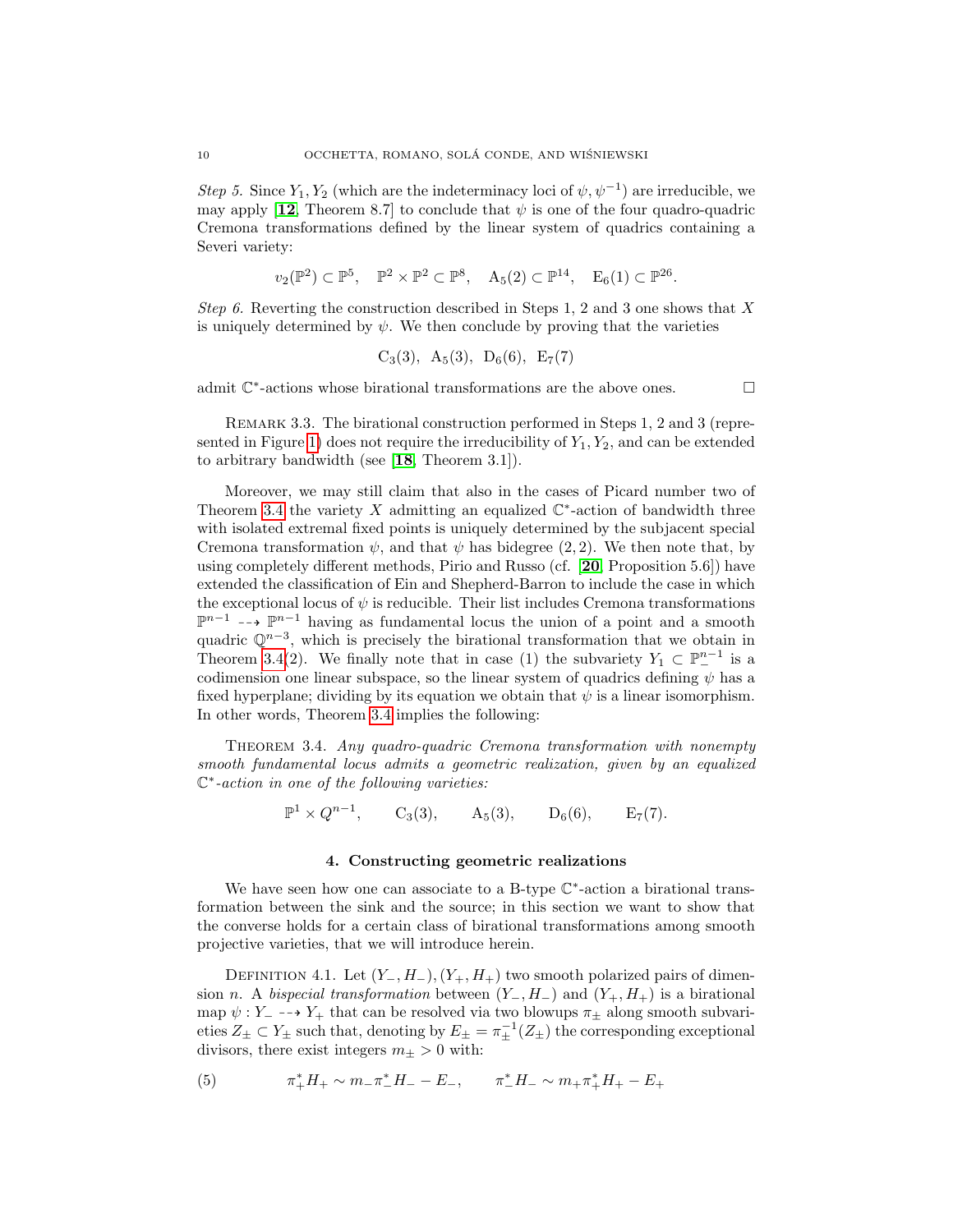We call  $(m_-, m_+)$  the *type* of the bispecial transformation.



Note that, from the definition it follows also that:

 $E_- + m_- E_+ \sim (m_- m_+ - 1) \pi_+^* H_+, \quad E_+ + m_+ E_- \sim (m_- m_+ - 1) \pi_-^* H_-.$ In particular, since  $E_{\pm}$  are effective, we have that  $m_{-}m_{+} > 1$ .

<span id="page-10-4"></span>REMARK 4.2. In the case in which  $Pic(Y_+)$  have rank one, condition [\(5\)](#page-9-2) implies that  $H_{\pm}$  are the ample generators of the Picard groups. In fact, denoting by  $[e_{\pm}]$ the numerical class of a nontrivial fiber of  $\pi_{\pm}$ , and by  $[\ell_{\pm}] = \pi_{\mp *} [e_{\pm}]$  the class of its image into  $Y_{\pm}$ , it follows that:

$$
[\ell_\mp]\cdot H_\mp = [e_\pm]\cdot \pi_\mp^*H_\mp = [e_\pm]\cdot (m_\pm \pi_\pm^*H_\pm - E_\pm) = 1.
$$

REMARK 4.3. In the classical setting in which  $Y_{\pm}$  is the projective space, a birational transformation with smooth and irreducible fundamental locus is called a special Cremona transformation (see [[12](#page-20-16)]). In the definition of bispecial transformation we do not require  $Y_{\pm}$  to be projective spaces, nor the fundamental locus to be irreducible; however we do require the fundamental locus of the inverse map to be smooth.

Before stating the main result of this Section, let us start by describing the setting in which we will work on.

<span id="page-10-1"></span>SETUP 4.4. Throughout this section  $\psi$  will denote a bispecial transformation of type  $(m_-, m_+)$  between  $(Y_-, H_-)$  and  $(Y_+, H_+)$  as in Definition [4.1.](#page-9-3) To shorten notation, we set  $\mu_{\pm} := m_{\pm} - 1$ , and  $L_{\pm} := \pi_{\pm}^* H_{\pm} \in Pic(Y_{\pm})$ .

REMARK 4.5. Denoting by  $F_{\pm}$  a fiber of  $E_{\pm} \rightarrow Z_{\pm}$ , we then have:

<span id="page-10-3"></span>(7a) 
$$
(L_{-})_{|F_{-}} \sim \mathcal{O}_{F_{-}},
$$
  $(L_{+})_{|F_{+}} \sim \mathcal{O}_{F_{+}},$ 

<span id="page-10-2"></span>(7b) 
$$
(L_{-})_{|F_{+}} \sim \mathcal{O}_{F_{+}}(1),
$$
  $(L_{+})_{|F_{-}} \sim \mathcal{O}_{F_{-}}(1).$ 

<span id="page-10-0"></span>THEOREM 4.6. Let  $\psi$  be a bispecial transformation of type  $(m_-, m_+)$  between  $(Y_-, H_-)$  and  $(Y_+, H_+)$  as in Setup [4.4.](#page-10-1) There exists a unique B-type equalized smooth geometric realization X of  $\psi$  of criticality 3 such that  $Y_{\pm|Y_{\pm}} \simeq (1-m_{\pm})H_{\pm}$ .

PROOF. We will construct the variety X as a birational modification of a  $\mathbb{P}^1$ bundle on W, defined as  $P := \mathbb{P}_W(L_- \oplus L_+),$  with natural projection  $\pi : P \to W$ and tautological line bundle H. The proof will be divided in several steps.

Step 1: Description of the variety P.

We denote by  $s_{\pm}: W \to P$  the two sections corresponding to the quotients  $L_-\oplus L_+\to L_\pm$  and set  $W_\pm:=s_\pm(W)$ . Then, by construction

- (8a)  $W_-\sim H-\pi^*L_+$ ,  $W_+\sim H-\pi^*L_-$ \*L<sub>+</sub>,  $W_+$  ∼  $H - π^*$
- (8b)  $H|_{W} \sim L_{-}, \qquad H|_{W_{+}} \sim L_{+},$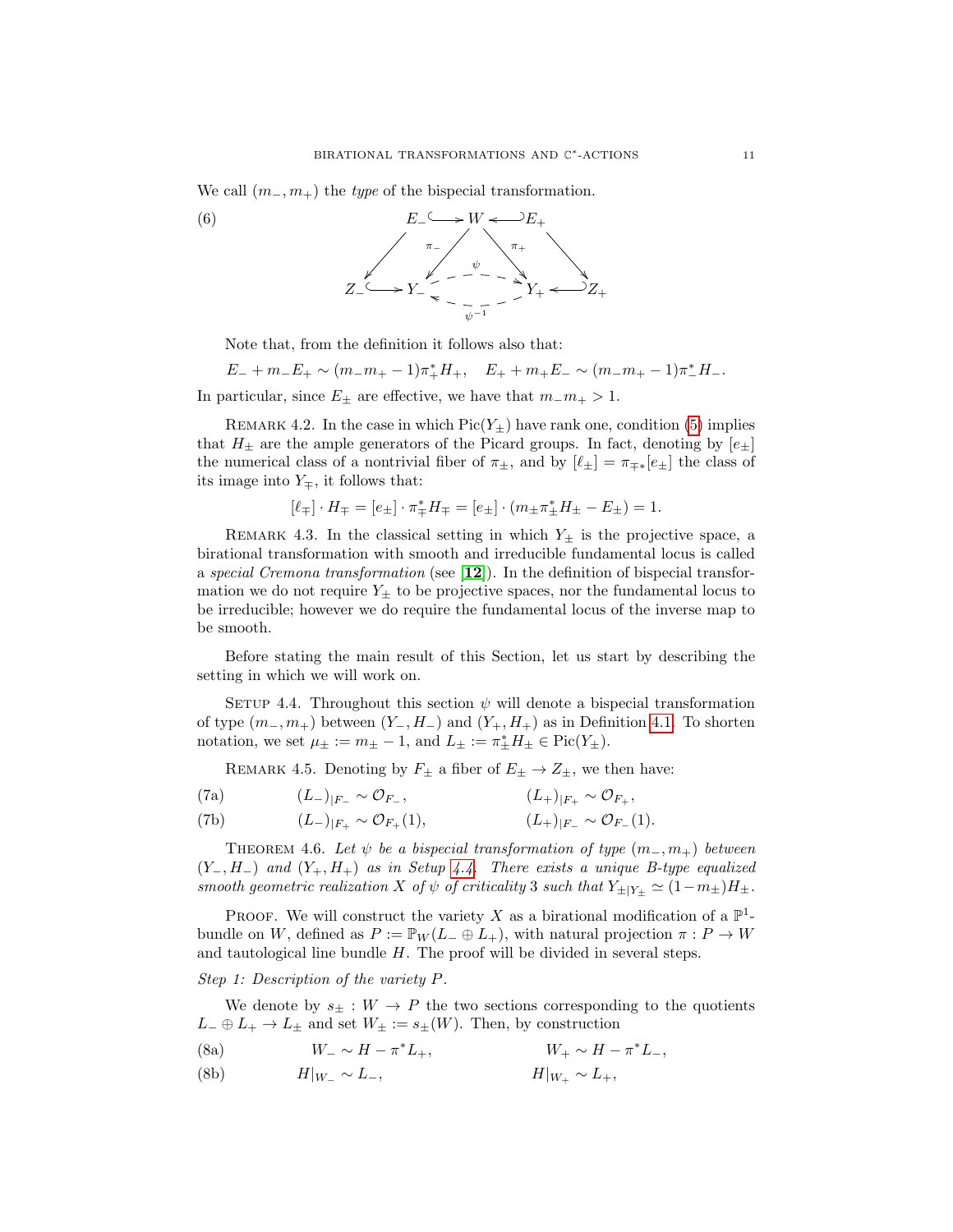so the normal bundles of  $W_{\pm}$  in P are given by

<span id="page-11-1"></span>(8c) 
$$
W_{-}|_{W_{-}} \sim L_{-} - L_{+},
$$
  $W_{+}|_{W_{+}} \sim L_{+} - L_{-}.$ 

Abusing notation, we denote by  $E_{\pm} \subset W_{\pm}$  the images  $s_{\pm}(E_{\pm}) \subset W_{\pm}$  of the exceptional loci of the projections  $\pi_{\pm}$ ; note that we are not assuming  $E_{\pm}$  to be irreducible. Moreover we denote by  $\gamma$  a fiber of  $\pi$ .

Note that there exists a natural equalized B-type  $\mathbb{C}^*$ -action on P, whose sink and source are, respectively,  $W_-\$  and  $W_+$ . This is defined as the action of  $\mathbb{C}^*$  on P induced by the group of  $(\mathcal{O}_W$ -module) automorphisms of  $L_-\oplus L_+$  defined as the multiplication by  $t \in \mathbb{C}^*$  in  $L_{-}$  and as the identity in  $L_{+}$ .

Step 2: Constructing two  $\mathbb{C}^*$ -equivariant small modifications  $\varphi_{\pm} : P \dashrightarrow P_{\pm}$ , with indeterminacy locus  $E_{\pm}$ .

Each modification  $\varphi_{\pm}$  will be obtained by composing the smooth blowup  $p_{\pm}$ of P along  $E_{\pm}$  with a different smooth blowdown of the exceptional locus  $E_{\pm}^{\flat}$  of  $p_{\pm}$ . We will show now how to construct  $\varphi_{-}: P \dashrightarrow P_{-}$ ; the construction of  $\varphi_+ : P \dashrightarrow P_+$  is analogous.

Let  $p_-: P_-^{\flat} \to P$  be the blowup of P along  $E_- \subset W_-,$  with exceptional divisor  $E^{\flat}_{-} := \mathbb{P}(\mathcal{N}^{\vee}), \mathcal{N} := \mathcal{N}_{E-/P}.$  Since  $E_{-}$  is contained in the fixed point component W<sub>-</sub>, the action of  $\mathbb{C}^*$  can be lifted to N, providing the weight decomposition:

<span id="page-11-0"></span>(9) 
$$
\mathcal{N} = \mathcal{N}^0 \oplus \mathcal{N}^- \simeq \mathcal{N}_{E_-/W_-} \oplus (\mathcal{N}_{W_-/P})|_{E_-}.
$$

Moreover, Equations [\(9,](#page-11-0) [8c,](#page-11-1) [5\)](#page-9-2) imply that:

<span id="page-11-2"></span>(10) 
$$
(\mathcal{N}^0)^{\vee} \otimes \mathcal{O}_{E_{-}}(E_{-}) = \mathcal{O}_{E_{-}} = \pi_{-}^* \mathcal{O}_{Z_{-}} (\mathcal{N}^-)^{\vee} \otimes \mathcal{O}_{E_{-}}(E_{-}) = \mathcal{O}_{E_{-}}(\mu_{-}L_{-}) = \pi_{-}^* \mathcal{O}_{Z_{-}}(\mu_{-}H_{-})
$$

Then, denoting  $B_- := \mathbb{P}_{Z_-}(\mathcal{O}_{Z_-} \oplus \mathcal{O}_{Z_-}(\mu_-H_-))$  we have a Cartesian square:

$$
E^{\flat}_{-} \xrightarrow{\mathbb{P}^{1}} E_{-}
$$
\n
$$
\downarrow \qquad \qquad \downarrow
$$
\n
$$
B_{-} \xrightarrow{\mathbb{P}^{1}} Z_{-}
$$

whose maps are projective bundles.

On the other hand, since  $E_-\subset W_-\subset P$  consists of  $\mathbb{C}^*$ -fixed points, it follows that the  $\mathbb{C}^*$ -action extends to  $P^{\flat}$  so that  $p_-\,$  is equivariant. Note that, since  $E_-\subset$ W<sub>-</sub> has codimension one, the strict transform via  $p_$  of W<sub>-</sub>, which is the sink of the  $\mathbb{C}^*$ -action on  $P^{\flat}_{-}$ , is isomorphic to  $W_{-}$ ; we continue to denote it by  $W_{-} \subset P^{\flat}_{-}$ .

The action leaves  $E^{\flat}_{-}$  invariant, and the weight decomposition [\(9\)](#page-11-0) shows that  $E^{\flat}$  contains two fixed point components; they are the images of the two sections  $\sigma_{\pm} : E_{-} \to E_{-}^{\flat}$  given by the two projections of  $\mathcal{N}^{\vee}$  onto its summands,  $(\mathcal{N}^0)^\vee, (\mathcal{N}^-)^\vee$ , respectively. The first one is contained in the sink of  $P^{\flat}_{-}$ , and the second is an inner fixed point component of the action. The projection  $E^{\flat}_{-} \to$ B<sub>-</sub> is  $\mathbb{C}^*$ -equivariant, when one considers the (fiberwise) action of  $\mathbb{C}^*$  on  $B_-=$  $\mathbb{P}_Z$  (O<sub>Z</sub>  $\oplus$  O<sub>Z</sub> ( $\mu$ <sub>−</sub>H<sub>−</sub>)) whose fixed point components are the images of the two sections corresponding to the summands of the subjacent vector bundle. We still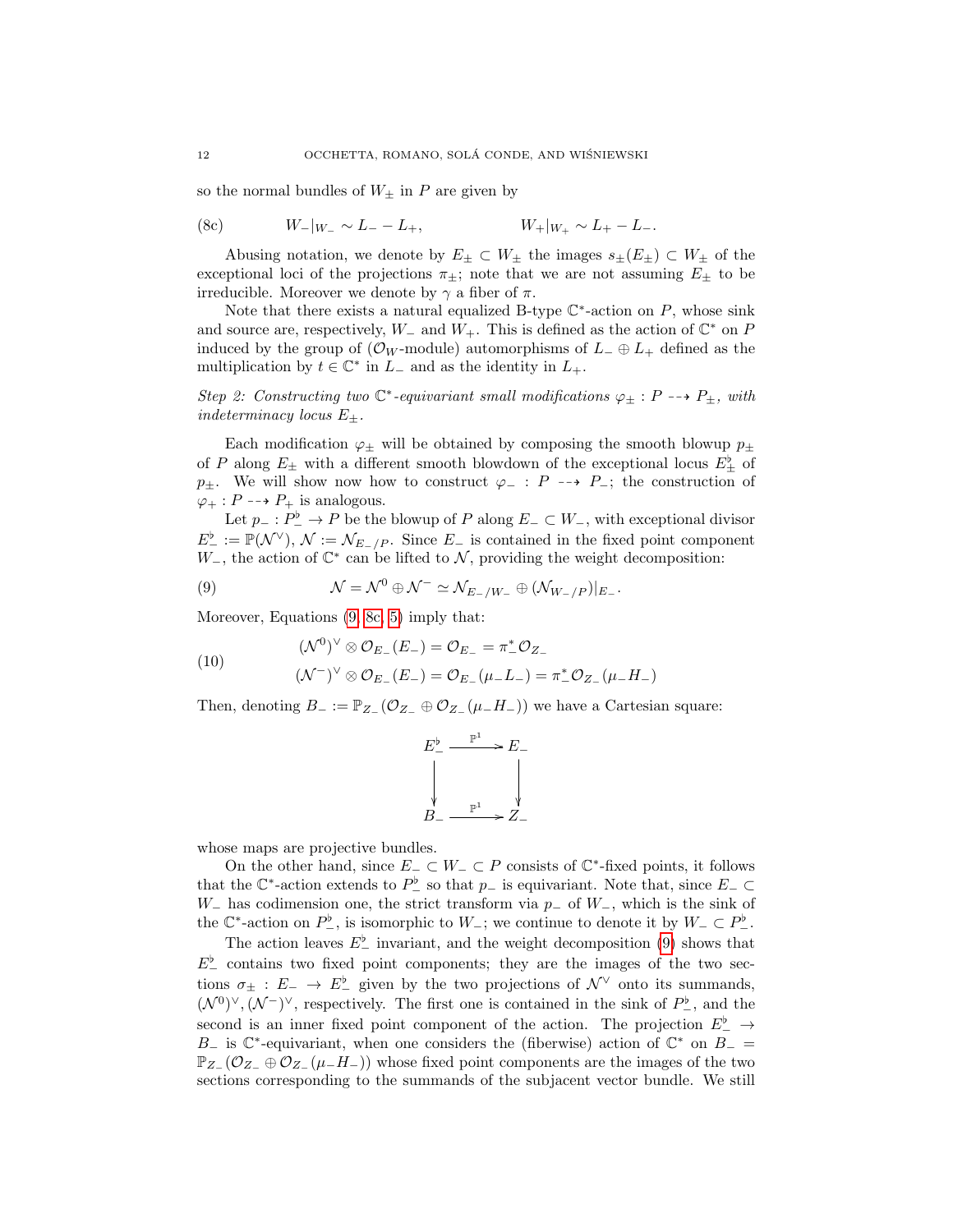denote these section by  $\sigma_{-}$ ,  $\sigma_{+}$  so that they fit into two commutative diagrams:



Note that any fiber  $F_-^{\flat}$  of the projective bundle  $E_-^{\flat} \to B_-$  is a section of  $E_-^{\flat} \to E_$ over its image  $F_-,$  which is a fiber of  $E_-\to Z_-.$  By formulae [\(7b,](#page-10-2) [8c\)](#page-11-1) we see that

(11) 
$$
\mathcal{N}|_{F_{-}} \simeq \mathcal{O}_{F_{-}}(-1) \oplus \mathcal{O}_{F_{-}}(-1),
$$

and in particular one may check that:

$$
\mathcal{O}_{E_-^{\flat}}(E_-^{\flat})|_{F_-^{\flat}} \simeq \mathcal{O}_{\mathbb{P}(\mathcal{O}_{F_-}(1)^{\oplus 2})}(-1)_{|F_-^{\flat}} \simeq \mathcal{O}_{F_-^{\flat}}(-1).
$$

By Nakano Contractibility Criterion ([[3](#page-19-6), Theorem 3.2.8]) there exists a proper map  $q_-\,:\,P^\flat_-\to P_-\,$  which is the blowup of a smooth proper variety  $P_-\,$  along a subvariety isomorphic to  $B_-\$ . Note that  $q_-|_{W_-\}$  contracts  $E^{\flat}_{-} \cap W_-\$  to a variety isomorphic to  $Z_-\;$ ; in other words, it is the blowdown map  $W_-\to Y_-\;$ .

Finally, since the nontrivial fibers of  $q_-\,$  are  $\mathbb{C}^*$ -invariant, then the  $\mathbb{C}^*$ -action on  $P^{\flat}$  clearly descends to  $P_{-}$  so that  $q_{-}$  is  $\mathbb{C}^*$ -equivariant.

The construction of  $P_{-}^{\flat}$  and  $P_{-}$  has been illustrated in Figure [2.](#page-12-0)

<span id="page-12-0"></span>

FIGURE 2. The  $\mathbb{C}^*$ -equivariant small transformation  $\varphi : P \dashrightarrow P_{-}$ .

Step 3: Description of the varieties  $P_{\pm}$  and their orbit graphs.

By construction, the fixed point components of  $P_$  are:

- the image via  $q_$  of the sink of  $P^{\flat}_{-}$ , which is isomorphic to  $Y_$ ;
- the image via  $q_$  of  $\sigma_+(E_-)$ , which is isomorphic to  $\sigma_+(Z_-)$ ;
- the source  $q_-(W_+) \simeq W_+$ .

We denote them respectively by  $Y_-, S_-, W_+ \subset P_-.$  Denoting by  $E^i_-$  the irreducible components of  $E_$ , by  $\delta^i$  the image in  $P_$  of a line in a fiber of  $(E^i_-)^{\flat} \to E^i_-$ , by  $\gamma^i_{-}$  the strict transform of a fiber of  $\pi$  meeting  $E^i_{-}$ , and by  $\gamma$  the strict transform of a fiber of  $\pi$  not meeting  $E_$ , the action on  $P_$  has the following orbit graph:

<span id="page-12-1"></span>(12) 
$$
\bullet_{Y_{-}} \underbrace{\bullet_{S_{-}^i} \bullet_{S_{-}^i} \underbrace{\bullet_{Y_{-}^i}}_{\gamma_{-}^i} \bullet_{W_{+}}
$$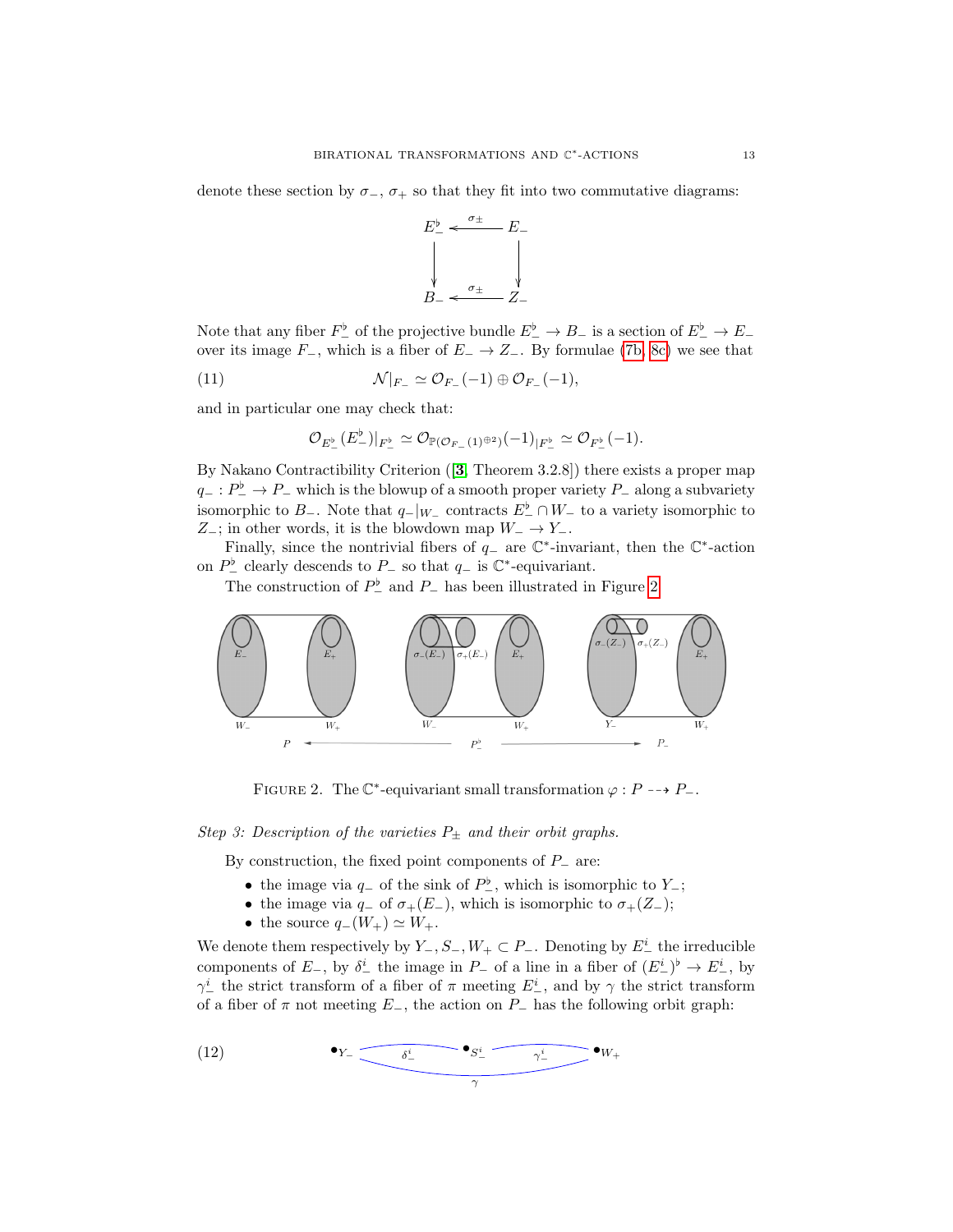In the small modification  $P_+$ , obtained blowing up P along  $E_+$  and blowing down the resulting variety  $P^{\flat}_{+}$  to  $P_{+}$ , the induced action on  $P_{+}$  has three fixed components  $W_-, S_+, Y_+$  and orbit graph (for every component  $E_+^j \subset E_j$ ):

<span id="page-13-0"></span>(13) 
$$
\bullet_{W_{-}} \underbrace{\bullet_{W_{+}} \bullet_{S_{+}^{j}} \underbrace{\bullet_{S_{+}^{j}} \bullet_{\delta_{+}^{j}} \bullet_{Y_{+}}}}_{\gamma}
$$

Step 4: Merging  $\varphi_{\pm}$  into a  $\mathbb{C}^*$ -equivariant small modification  $\varphi : P \dashrightarrow X$  with *indeterminacy locus*  $E_$  ∪  $E_+$ .

The centers of the two birational transformations  $\varphi_ - : P \dashrightarrow P_ -$  and  $\varphi_ + :$  $P \rightarrow P_+$  described above are disjoint; therefore they can be performed simultaneously to define a small modification  $\varphi : P \dashrightarrow X$ . More concretely, we may write P as the union of the two  $\mathbb{C}^*$ -invariant open subsets  $P \setminus W_+$ ,  $P \setminus W_-$ ; then the two birational transformations

$$
\varphi_-: P \setminus W_+ \dashrightarrow P_- \setminus W_+, \qquad \varphi_+: P \setminus W_- \dashrightarrow P_+ \setminus W_-
$$

can be glued together into a map  $\varphi : P \dashrightarrow X$  onto a smooth variety, which is obviously a small modification. Furthermore, this construction also shows that, since  $\varphi_{\pm}$  are  $\mathbb{C}^*$ -equivariant, the action of  $\mathbb{C}^*$  extends via  $\varphi$  to X. By construction it has fixed point components  $Y_-, S_-, S_+$  and  $Y_+.$ 

Denoting by  $\gamma_{\pm}$  the strict transform of a fiber of  $\pi$  meeting  $E_{\pm}$  but not  $E_{\mp}$ and by  $\varepsilon^{ij}$  the strict transform of a fiber of  $\pi$  meeting both  $E_{-}^{i}$  and  $E_{+}^{j}$  we have the following orbit graph:

<span id="page-13-1"></span>

We are not assuming that  $\varepsilon^{ij}$  exists for every i, j, but we claim that it does for some i, j. In fact, by formulae [\(5,](#page-9-2) [7a,](#page-10-3) [7b\)](#page-10-2) we have  $E_{-}|_{F_{+}} \simeq \mathcal{O}_{F_{+}}(m_{-}),$  so  $E_{-} \cap E_{+} \neq \emptyset$ .

## Step 5: Projectivity of the variety X.

Let us now show that  $X$  is a projective variety, by finding an ample line bundle on X. In view of [[21](#page-20-13), Lemma 2.2] and the Kleiman's criterion, a line bundle on X is ample if and only if it has positive degree on the classes of closures of orbits and on the classes of curves contained in the fixed components. We first claim that the normal bundle of  $Y_{\pm}$  in X is given by

$$
(15) \t\t Y_{\pm}|_{Y_{\pm}} \sim -\mu_{\pm}H_{\pm}.
$$

Let us prove the claim for  $Y_$ , noting first that the line bundle associated to  $Y_{-}|_{Y_{-}}$  equals the normal bundle  $\mathcal{N}_{Y_{-}|P_{-}}$  of  $Y_{-}$  in  $P_{-}$ . In order to compute this bundle we first study  $\mathcal{N}_{W-|P_{-}^{\flat}}$ . This bundle fits into the following exact sequence of sheaves over  $W_-\colon$ 

<span id="page-13-2"></span>
$$
0\rightarrow \mathcal{N}_{W_-|P^{\flat}_-}\longrightarrow \mathcal{N}_{W_-|P}\longrightarrow T_{E^{\flat}_-|E_-}(E^{\flat}_-)|_{\sigma_-(E_-)}\rightarrow 0
$$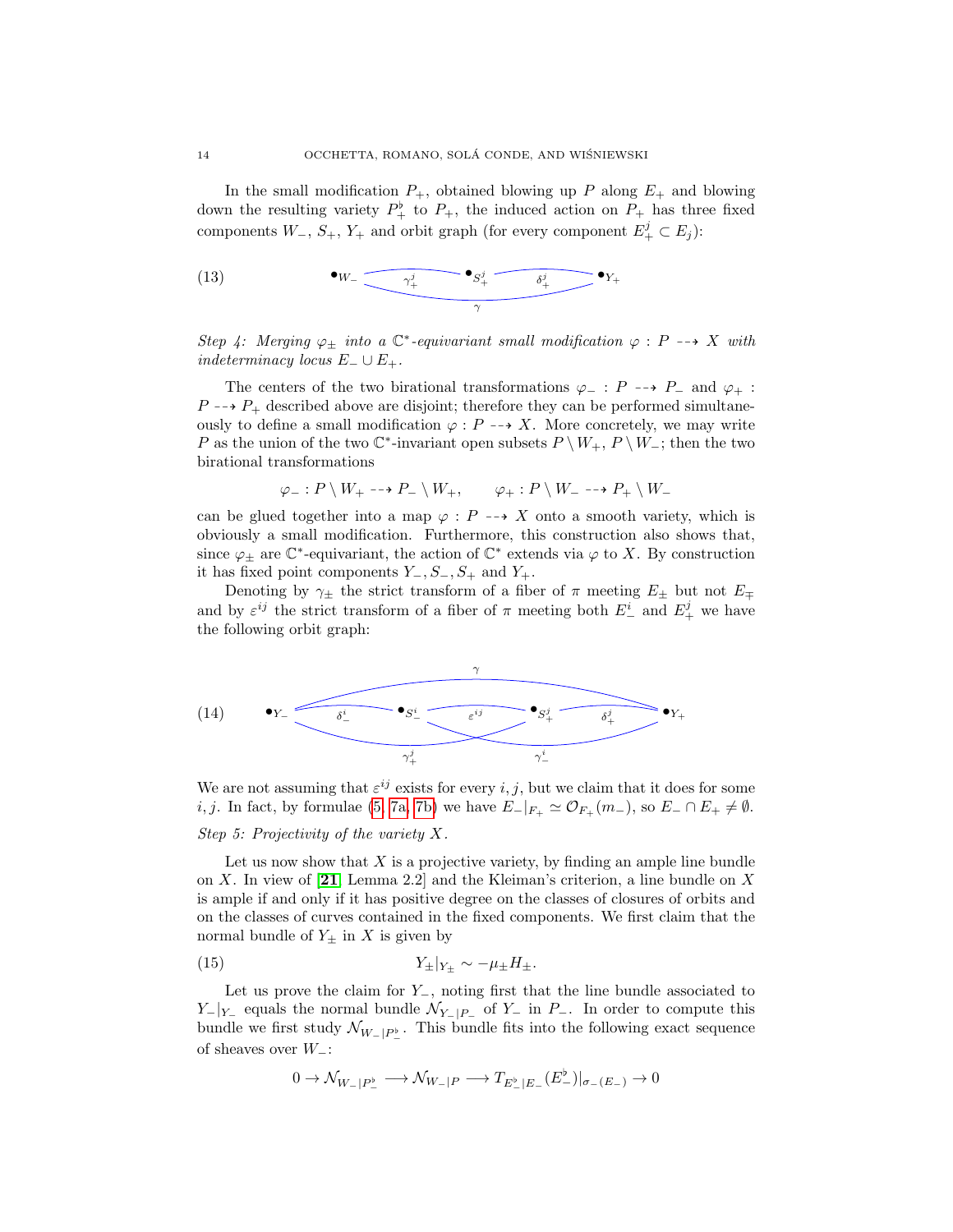Observing that  $\mathcal{N}_{W-|P} \simeq L_{-} - L_{+}$  by Equation [\(8c\)](#page-11-1), and that

$$
T_{E_-^{\flat}|E_-}(E_-^{\flat})|_{\sigma_-(E_-)} \simeq \mathcal{O}_{E_-}(\mu_- L_- - E_-) \simeq \mathcal{O}_{E_-}(L_- - L_+)
$$

by Equations  $(9)$ ,  $(10)$ ,  $(5)$ , we get that

$$
\mathcal{N}_{W-|P^{\flat}_{-}} \simeq \mathcal{O}_{W_{-}}(L_{-}-L_{+}-E_{-}) \simeq \mathcal{O}_{W_{-}}(L_{-}-L_{+}-m_{-}L_{-}+L_{+}) \simeq \mathcal{O}_{W_{-}}(-\mu_{-}L_{-}).
$$
  
Since  $\mathcal{O}_{W_{-}}(-\mu_{-}L_{-}) \simeq \pi_{-}^{*}(-\mu_{-}H_{-})$  we finally conclude that

$$
\mathcal{N}_{Y-|P-} \simeq \mathcal{O}_{Y-}(-\mu_- H_-).
$$

Since  $B_ = \mathbb{P}_{Z_-}(\mathcal{O}_{Z_-} \oplus \mathcal{O}_{Z_-}(\mu_- H_-)),$  every curve in  $B_{\pm}$  is numerically equivalent to a linear combination with nonnegative coefficients of the class of a curve in  $Z_{\pm} \subset Y_{\pm}$  and the class of the closure of a 1-dimensional orbit joining Y<sub>−</sub> and S<sub>−</sub>. In particular, in order to show that a line bundle in  $X$  is ample it is enough to test positivity on the classes of closures of orbits and on the classes of curves contained in  $Y_{\pm}$ . By abuse of notation, we will denote again by H the strict transform of the line bundle H on P. Its intersection number with  $\gamma, \gamma^i_{\pm}, \varepsilon^{ij}$ , which are strict transforms of fibers of  $P \to W$  is one, while  $H \cdot \delta^i_{\pm} = 0$ .

By using Remark [2.8](#page-6-3) we compute the intersection numbers of closures of 1 dimensional orbits with  $Y_{\pm}$ . Summing up, we have:

|   |  | $\delta^j$ | $\gamma^j$ | $\varepsilon^{ij}$ |  |
|---|--|------------|------------|--------------------|--|
| Н |  |            |            |                    |  |
|   |  |            |            |                    |  |
|   |  |            |            |                    |  |

In particular any linear combination of  $Y_{\pm}$  and H with positive coefficients has positive degree on all the closures of 1-dimensional orbits. Moreover

$$
H|_{Y_{\pm}} \simeq H_{\pm}, \qquad Y_{\pm}|_{Y_{\pm}} \simeq -\mu_{\pm}H_{\pm}, \qquad Y_{\pm}|_{Y_{\mp}} \simeq \mathcal{O}_{Y_{\mp}},
$$

so any divisor  $A$  in  $X$  that is an integral multiple of a  $\mathbb{Q}$ -divisor of the form:

$$
H + \epsilon_- Y_- + \epsilon_+ Y_+, \quad 0 < \epsilon_-, \epsilon_+ \ll 1,
$$

is ample on X. It is straightforward to check that the criticality of  $(X, A)$  is three; this is also the criticality of  $X$ , by Lemma [2.4,](#page-5-2) because there exists a chain of closures of 1-dimensional orbits joining the sink and the source of the form  $\delta^i_- + \varepsilon^{ij} + \delta^j_+$ .

## Step 6: Uniqueness of the geometric realization X.

We will show that the geometric realization X of  $\psi$  that we have constructed above is uniquely determined by the property of being of B-type, equalized and having criticality three. The proof of this Step will follow the line of argumentation of [[17](#page-20-7), Section 8], and [[18](#page-20-9), Section 3].

Let us assume that X', together with an action of  $\mathbb{C}^*$ , is a geometric realization of  $\psi$  satisfying the requirements of the theorem. Then we may consider the inner fixed point sets  $Y'_1, Y'_2$ , that (see [[17](#page-20-7), Lemma 8.4]) are isomorphic to  $\text{Exc}(\psi)$  and  $\text{Exc}(\psi^{-1})$ . Then [[18](#page-20-9), Theorem 3.1] tells us that the blowup of X' along  $\overline{X'^+ (Y'_1)}$ and  $\overline{X'^{-}(Y'_2)}$  admits a second divisorial contraction onto a smooth variety P' with a B-type action with no inner fixed point components, and whose sink and source are the blowup of Y<sub>−</sub> along Exc( $\psi$ ), and the blowup of Y<sub>+</sub> along Exc( $\psi$ <sup>-1</sup>).

It follows that these two blowups are isomorphic to the resolution  $W$  of the bispecial transformation  $\psi$ , and that  $P'$  is a  $\mathbb{P}^1$ -bundle over W. The sink and the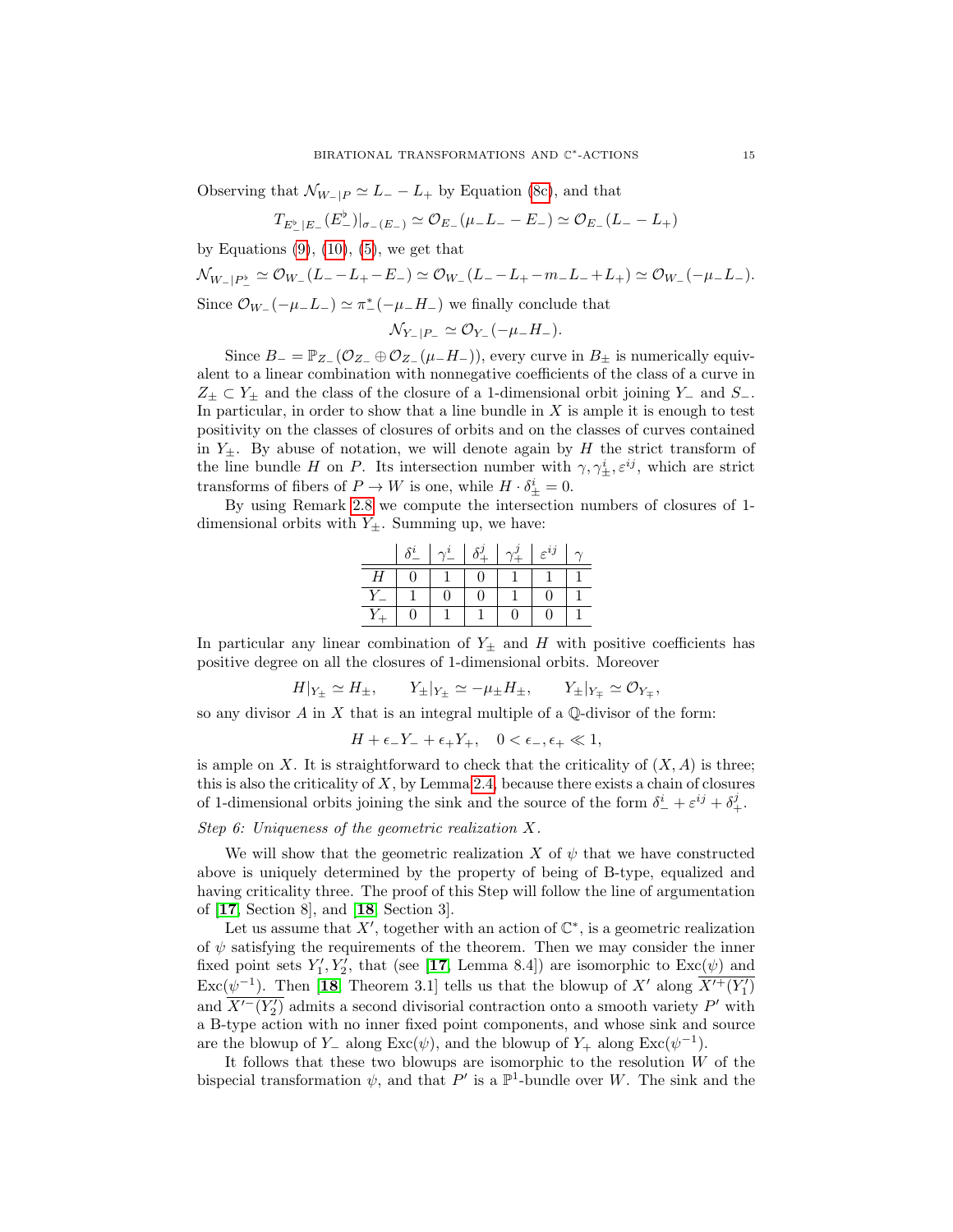source of the induced  $\mathbb{C}^*$ -action on P', that we denote by  $W'_{\pm}$ , are two sections of  $P' \to W$ . Arguing as in the first part of Step 5, one may compute the normal bundle of  $Y_{\pm}$  in X' out of the normal bundle of  $W_{\pm}$  in P'; since the latter is, by hypothesis,  $Y_{\pm|Y_{\pm}} \simeq (1 - m_{\pm})H_{\pm}$ , one may check that  $\mathcal{N}_{W_{\pm}|P'} \simeq L_{\pm} - L_{\mp}$ . It then follows that  $P' \stackrel{\sim}{\simeq} \mathbb{P}_W(L_- \oplus L_+) \simeq P$ , and so also  $X' \simeq X$ .

## 5. Birational geometry of the geometric realization

<span id="page-15-0"></span>In this section we describe some properties of the Nef and Movable cones of our geometric realization X of a bispecial transformation  $\psi$  between  $(Y_-, H_-)$  and  $(Y_+, H_+)$ . Then we will apply this information to study contractions of X in two particular situations (Sections [5.1,](#page-18-1) [5.2\)](#page-19-7). Our arguments provide information about a linear section of Nef(X) (precisely, the section generated by  $Y_{\pm}$  and the strict transform of the tautological bundle  $H$ ). For simplicity, we will work under the following assumptions:

<span id="page-15-2"></span>SETUP 5.1. We consider two smooth projective varieties  $Y_{\pm}$  of dimension n such that  $Pic(Y_{\pm}) \simeq \mathbb{Z}$ , and we denote by  $H_{\pm} \in Pic(Y_{\pm})$  the ample generators of these groups. We consider a bispecial transformation  $\psi$  between  $(Y_-, H_-)$  and  $(Y_+, H_+)$ of type  $(m_-, m_+)$ , and the corresponding B-type equalized geometric realization of criticality three X satisfying that  $Y_{\pm|Y_{\pm}} \simeq (1 - m_{\pm})H_{\pm}$  provided by Theorem [4.6;](#page-10-0) as usual we set  $\mu_{\pm} := m_{\pm} - 1$ . We will denote by  $[e_{\pm}]$  the classes of lines in the fibers of  $E_{\pm} \to Z_{\pm}$ , and set  $[\ell_{\pm}] := \pi_{\pm *}([e_{\mp}])$ , which are classes of curves of  $H_{\pm}$ -degree 1 in  $Y_{\pm}$  (see Remark [4.2\)](#page-10-4). We will consider them as classes in X via the immersions of  $Y_{\pm}$  as the sink and source of X, respectively. We will freely use the notation for auxiliary varieties, curves and divisors introduced in Section [4,](#page-9-0) particularly the classes of  $\mathbb{C}^*$ -invariant curves described in the graphs  $(12)$ ,  $(13)$  and [\(14\)](#page-13-1). Furthermore, we will assume that the fundamental locus of  $\psi$  is irreducible, so that, in particular, the inner components  $S_{\pm} \subset X$  are irreducible (and so we may avoid the superscripts in the notation of the  $\mathbb{C}^*$ -invariant curves  $\delta_{\pm}^i, \gamma_{\pm}^i, \varepsilon^{ij}$ .

<span id="page-15-1"></span>PROPOSITION 5.2. Let  $(Y_{\pm}, H_{\pm})$ ,  $\psi$  and X be as in Setup [5.1,](#page-15-2) and let P, P<sub>-</sub>, P<sub>+</sub> be the varieties constructed in the proof of Theorem [4.6.](#page-10-0) Then the Nef cone and the Mori cone of these varieties are as described in Table [1.](#page-15-3)

<span id="page-15-3"></span>

| Variety             | Nef cone                                                                                                    | Mori cone                                                   |  |
|---------------------|-------------------------------------------------------------------------------------------------------------|-------------------------------------------------------------|--|
| $\boldsymbol{P}$    | $\langle H, H-W_-, H-W_+\rangle$                                                                            | $\langle [e_-,], [e_+], [\gamma] \rangle$                   |  |
| $P_-, \mu_- > 0$    | $\langle H, H - W_+, H + \frac{Y_-}{\mu_-}, H + \frac{Y_-}{\mu_-} - W_+ \rangle$                            | $\langle [\delta_-], [e_+], [\ell_-], [\gamma_-] \rangle$   |  |
| $P_-, \mu_- = 0$    | $\langle H, H-W_+, Y_- \rangle$                                                                             | $\langle [e_+], [\delta_-], [\gamma_-] \rangle$             |  |
| $P_+,\mu_+>0$       | $\langle H, H-W_-, H+\frac{Y_+}{\mu_+}, H+\frac{Y_+}{\mu_+}-W_-\rangle$                                     | $\langle [\delta_+], [e_-], [\ell_+], [\gamma_+]\rangle$    |  |
| $P_+,\mu_+ = 0$     | $\langle H, H-W_-, Y_+ \rangle$                                                                             | $\langle [e_-, [\delta_+], [\gamma_+]\rangle$               |  |
| $X, \mu_-\mu_+ > 0$ | $\langle H, H + \frac{Y_-}{\mu_-}, H + \frac{Y_+}{\mu_+}, H + \frac{Y_-}{\mu_-} + \frac{Y_+}{\mu_+}\rangle$ | $\langle [\delta_-], [\ell_+], [\ell_-], [\delta_+]\rangle$ |  |
| $X, \mu_{+} = 0$    | $\langle H, H+\frac{Y_-}{\mu}, Y_+\rangle$                                                                  | $\langle [\delta_-], [\ell_-], [\delta_+] \rangle$          |  |

TABLE 1. Nef and Mori cones of  $P, P_+, X$ .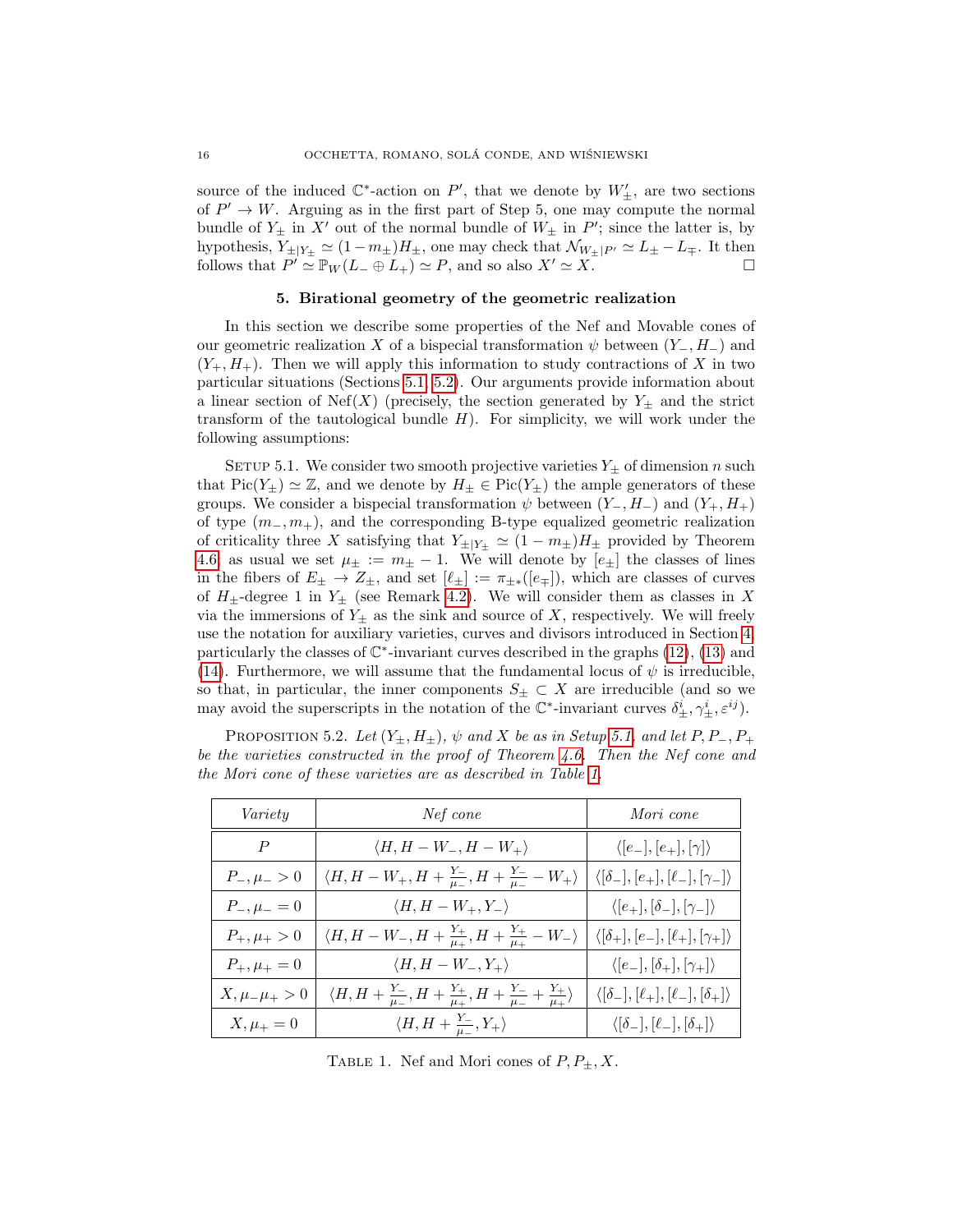<span id="page-16-0"></span>

Figure 3. Cones

(c) The Mori cone  $NE(X)$ , with the dual of  $Mov(X)$  shaded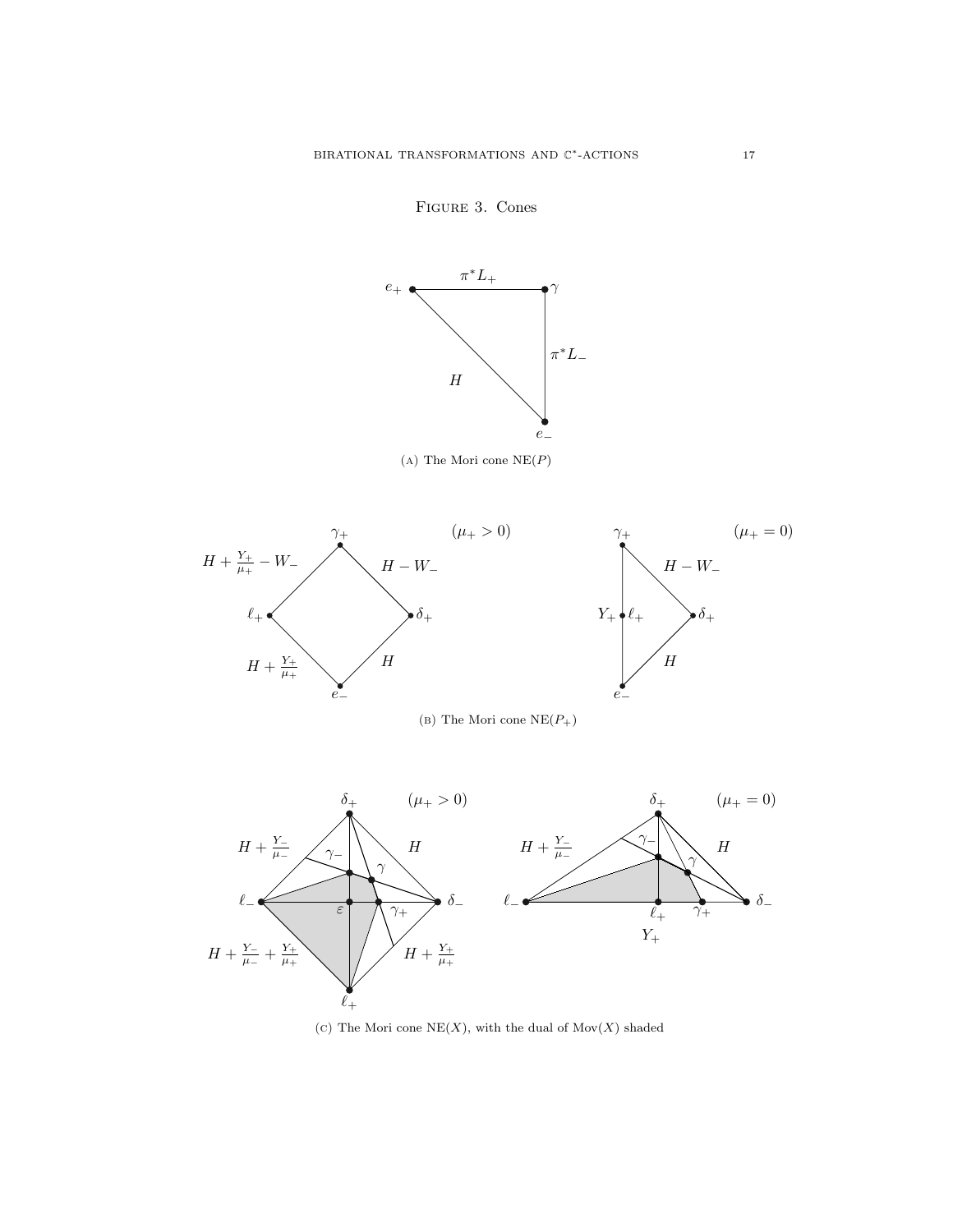SKETCH OF PROOF. The idea of the proof is the same in all cases: we check that the listed line bundles are nef, by checking that they are nef when restricted to the sink and the source and on the closures of 1-dimensional orbits. Then we check that each of them has degree zero on a two-dimensional face of the Mori cone.  $\Box$ 

For the reader's convenience we have represented the Mori cones of the varieties  $P, P_+$  ( $P_-$  is analogous) and X described in the statement in Figure [3.](#page-16-0)

We can now use the information provided by Proposition [5.2](#page-15-1) to prove:

<span id="page-17-0"></span>PROPOSITION 5.3. Let  $Y_{\pm}$ ,  $\psi$  and X be as in Setup [5.1.](#page-15-2) If  $\mu_{-\mu_{+}} > 0$  then

 $\text{Mov}(X) = \langle H - Y_-, H - Y_+, H + \frac{Y_-}{\mu}\rangle$  $\frac{Y_-}{\mu_-} - Y_+, H + \frac{Y_-}{\mu_-}$  $\frac{Y_-}{\mu_-} + \frac{Y_+}{\mu_+}$  $\frac{Y_+}{\mu_+}, H - Y_- + \frac{Y_+}{\mu_+}$  $rac{Y_+}{\mu_+}\rangle.$ If  $\mu$  − > 0,  $\mu$  + = 0 then

$$
Mov(X) = \langle H - Y_-, H - Y_+, H + \frac{Y_-}{\mu_-} - Y_+, Y_+ \rangle.
$$

PROOF. If  $\mu = \mu_+ > 0$  then the Movable cone of X is contained in

$$
\langle [\gamma], [\gamma_-], [\ell_-], [\ell_+], [\gamma_+]\rangle^\vee
$$

,

since all the these curves move in codimension at least one. Computing intersection numbers we see that this cone is the dual of the cone  $\mathcal C$  appearing in the statement. To prove that equality holds it is enough to check that  $\mathcal C$  has a chamber decomposition in which each chamber corresponds to the Nef cone of one of the birational modifications of  $X$  described in Section [4.](#page-9-0) We use the description of the cones given in Proposition [5.2](#page-15-1) to identify the chambers, as shown in Figure [4](#page-17-1) which represents a cross-section of  $Mov(X)$ .

FIGURE 4. The Movable cone  $Mov(X)$ 

<span id="page-17-1"></span>

With similar arguments we can prove the statement also in the case  $\mu_{+}$  $0, \mu_{+} = 0$ , where the chamber decomposition is shown in the right part of Figure [4;](#page-17-1) again we use Proposition [5.2](#page-15-1) to identify the chambers.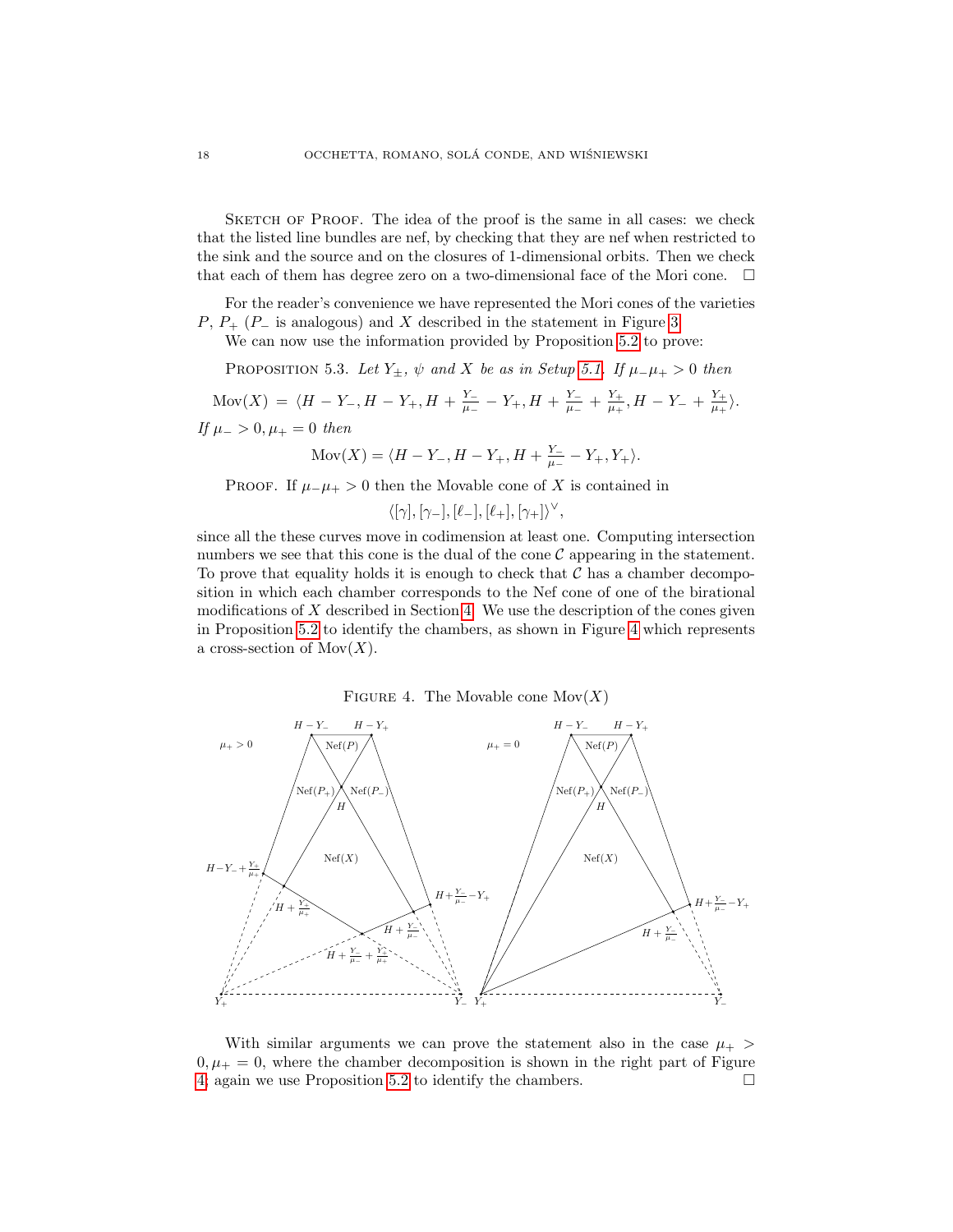<span id="page-18-1"></span>**5.1. Bispecial transformations with**  $\mu_-\mu_+ \neq 0$ . In this Section we will consider a bispecial transformation  $\psi$  between  $(Y_-, H_-), (Y_+, H_+)$  as in Setup [5.1,](#page-15-2) and assume that  $\mu_-\mu_+ > 0$ . We will consider the geometric realization X of  $\psi$ constructed in Theorem [4.6,](#page-10-0) and show that it admits a  $\mathbb{C}^*$ -equivariant contraction onto a variety  $X^{\sharp}$  of Picard number one, which is another geometric realization of  $\psi$ . We will finally study the smoothness of  $X^{\sharp}$ .

Along this section we will use the following notation:

 $\mu := \text{lcm}(\mu_-, \mu_+), \qquad H' := \mu H + \frac{\mu}{\mu_-} Y_- + \frac{\mu}{\mu_+} Y_+.$ 

By the description of the Mori cone  $NE(X)$  given in Proposition [5.2,](#page-15-1)  $H'$  is nef and defines a 2-dimensional face  $\sigma$  of NE(X), whose extremal rays are generated by the numerical classes  $[\ell_+]$ . We start by proving the following statement:

<span id="page-18-2"></span>LEMMA 5.4. The face  $\sigma$  is contained in the  $K_X$ -negative part of NE(X).

PROOF. Denote by  $r_{\pm}$  the codimension of  $Z_{\pm}$  in  $Y_{\pm}$ . By adjunction we have

$$
-K_P\cdot [s_+(e_+)] = (-K_{W_-}+W_-)\cdot [s_+(e_+)] = r_+
$$

where the last equality is obtained using [\(8c\)](#page-11-1) and the blowup formula for the canonical bundle of W<sub>-</sub>. Denote by  $p : P^{\flat} \to P$  the blowup along E<sub>-</sub> and E<sub>+</sub>, by  $q: P^{\flat} \to X$  the blowdown, by  $\tilde{e}_+$  the strict transform of  $s_+(e_+)$  in  $P^{\flat}$ . We can compute  $K_{P^{\flat}}$  in two different ways using the blow-up formula for p and q and obtain:

(16) 
$$
p^*K_P - q^*K_X \sim (r_- - 2)E_-^{\flat} + (r_+ - 2)E_+^{\flat},
$$

Then

$$
-K_X \cdot [\ell_+] = q^* K_X \cdot [\tilde{e}_+] \ge p^* K_P \cdot [\tilde{e}_+] = -K_P \cdot [s_+(e_+)] = r_+.
$$

A similar argument shows that  $-K_X \cdot [\ell_-] > 0$ .

We may now construct the geometric realization  $X^{\sharp}$  of Picard number one, and show that it is smooth if and only if  $\psi$  is of type (2, 2) between two projective spaces. Note that in this case we have a complete classification of these realizations (see Section [3\)](#page-6-0).

<span id="page-18-0"></span>THEOREM 5.5. Let  $(Y_{\pm}, H_{\pm})$ ,  $\psi$  and X be as in Setup [5.1,](#page-15-2) and assume that  $\mu_-\mu_+\neq 0$ . Then there exists a Mori contraction  $\varphi_\sigma:X\to X^\sharp$ , which contracts Y\_ and  $Y_+$  to points.

The variety  $X^{\sharp}$  is smooth if and only if Y\_ and Y<sub>+</sub> are projective spaces and  $\psi$ is of type  $(2, 2)$ . In this case there exists an ample  $L \in Pic(X^{\sharp})$  such that  $(X^{\sharp}, L)$ is a bandwidth three variety with isolated extremal fixed points.

PROOF. As a consequence of Lemma [5.4,](#page-18-2) we have a Mori contraction  $\varphi_{\sigma}: X \to$  $X^{\sharp}$  associated to the face  $\sigma$ , which contracts  $Y_{\pm}$  to points. On the other hand, if C is a curve not contained in  $Y_{\pm}$  contracted by  $\varphi_{\sigma}$  we have  $H' \cdot C = 0$ , from what if follows that  $H \cdot C = Y_{\pm} \cdot C = 0$ , a contradiction. We conclude that  $\varphi_{\sigma}$  is an isomorphism outside of  $Y_{\pm}$ .

Let  $L \in \text{Pic}(X^{\sharp})$  be a line bundle such that  $\varphi_{\sigma}^* L = H'$ . Then the bandwidth of the induced action on  $(X^{\sharp}, L)$  can be computed intersecting L with a general orbit (which is the image of  $\gamma$ ), obtaining

$$
L \cdot \gamma = \mu + \mu/\mu_- + \mu/\mu_+.
$$

$$
\exists
$$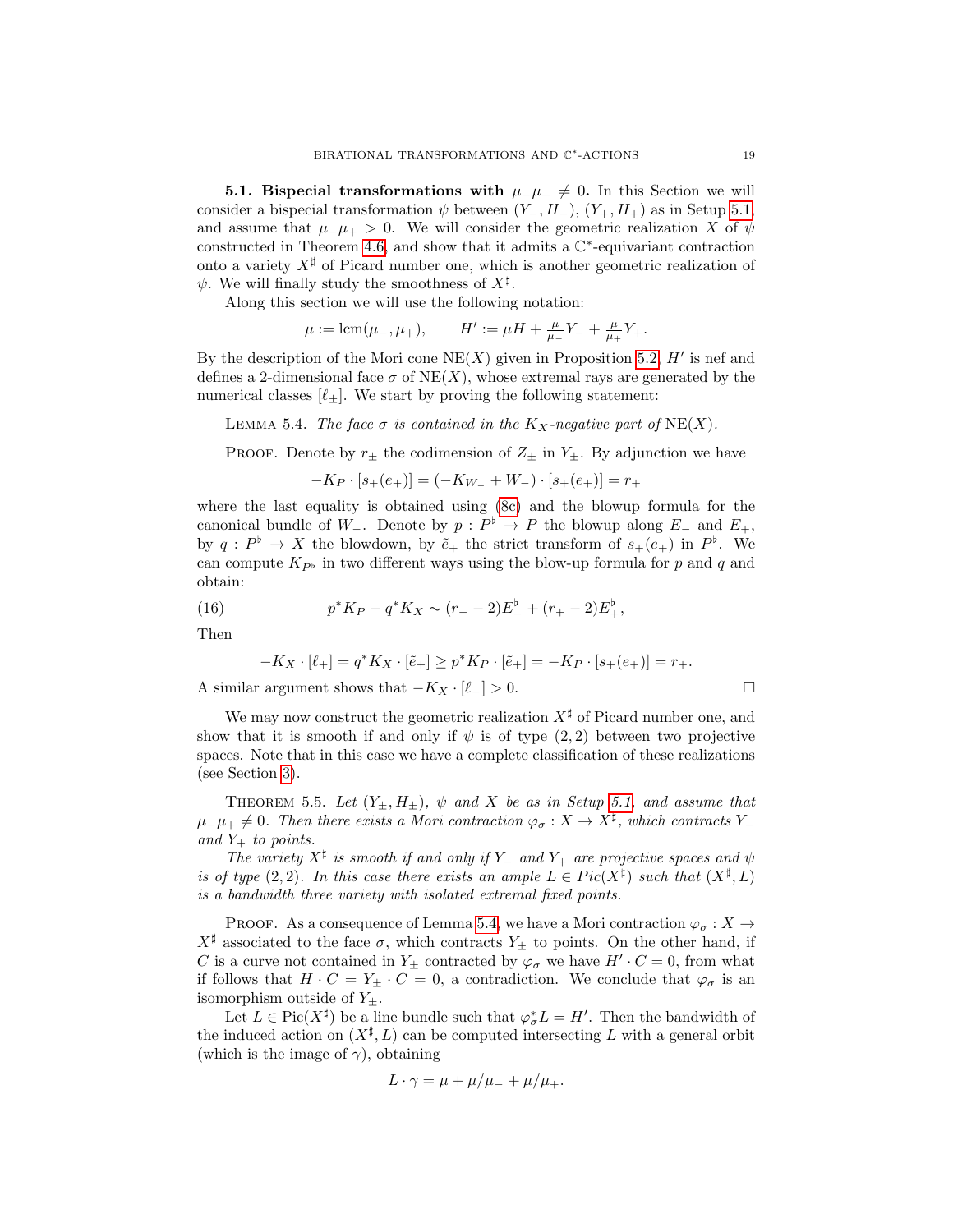The divisor  $Y_{\pm}$  is contracted to a smooth point if and only if  $(Y_{\pm}, Y_{\pm}|_{Y_{\pm}}) \simeq$  $(\mathbb{P}^{n-1}, \mathcal{O}_{\mathbb{P}^{n-1}}(-1));$  by formula [\(15\)](#page-13-2) the condition on the normal bundle is satisfied if and only if  $\mu_{\pm} = 1$ , and in this case the bandwidth of the  $\mathbb{C}^*$ -action on  $(X^{\sharp}, L)$  is three by Lemma [2.4.](#page-5-2) Summing up, we have shown that every bispecial transformation  $\psi$  between two smooth projective varieties of Picard number one admits a geometric realization with isolated extremal fixed points, which is smooth if and only if  $\psi$  is a bispecial Cremona transformation of type  $(2, 2)$ .

<span id="page-19-7"></span>5.2. Bispecial transformations with  $\mu_{+} = 0$ . In the situation of Setup [5.1,](#page-15-2) we will consider now the case in which  $\mu_{+} = 0$ ; note that in this case we know that  $\mu$  > 0 (see Definition [4.1\)](#page-9-3). In analogy with the previous case, we will study contractions of the geometric realization of criticality three; we will show that  $\psi$ corresponds to the birational map associated to a  $\mathbb{C}^*$ -action on a fibration over  $\mathbb{P}^1$ of Picard number two, and study its smoothness.

We will consider now the extremal ray  $R := \mathbb{R}_{\geq 0}[\ell_{-}] \subset \text{NE}(X)$ , and the 2dimensional face  $\sigma \subset NE(X)$  generated by  $[\ell_-], [\ell_+]$ . As in Lemma [5.4,](#page-18-2) both faces are  $K_X$ -negative, and we have two associated Mori contractions  $\varphi_R : X \to X^{\sharp}$ , and  $\varphi_{\sigma}: X \to T$ ; they are supported, respectively, by the nef line bundles  $H' :=$  $\mu$ <sub>−</sub> $H + Y$ <sub>−</sub> +  $Y$ <sub>+</sub> and  $Y$ <sub>+</sub> (see Proposition [5.2\)](#page-15-1).

The map  $\varphi_R$  contracts the curves in the class  $[\ell_$ <sup>−</sup>], therefore it contracts Y<sub>−</sub> to a point. If it contracted a curve C not contained in  $Y_$ , we would have  $H' \cdot C = 0$ . Since  $Y_+$  and H are nef, this implies that  $H \cdot C = Y_{\pm} \cdot C = 0$ , a contradiction. It follows that  $\varphi_R$  is the contraction of Y<sub>−</sub> to a point. In particular,  $X^{\sharp}$  is smooth if and only if  $(Y_-, Y_-|_{Y_-}) \simeq (\mathbb{P}^{n-1}, \mathcal{O}_{\mathbb{P}^{n-1}}(-1))$  which (again by formula [\(15\)](#page-13-2)) is equivalent to say that  $\mu_-=1$ , that is if  $m_-=2$ .

On the other hand we consider the contraction  $\varphi_{\sigma}: X \to T$ , that factors via  $\varphi_R : X \to X^{\sharp}$ . The fact that  $\varphi_{\sigma}$  is supported by  $Y_+$ , together with the equality  $Y_+|_{Y_+} = \mathcal{O}_{Y_+}$  (see Step 5 of Theorem [4.6\)](#page-10-0) implies that  $\varphi_{\sigma}: X \to T$  is a fiber type contraction, and that T is a curve. Since  $Y_+ \cdot \delta_+ = 1$ , we obtain that  $T = \varphi_\sigma(\delta_+)$ is necessarily rational, that is  $T \simeq \mathbb{P}^1$ .

Summing up we get the last statement of the paper:

<span id="page-19-2"></span>THEOREM 5.6. Let  $(Y_{\pm}, H_{\pm})$ ,  $\psi$  and X be as in Setup [5.1,](#page-15-2) and assume that  $\mu_{-} > 0, \ \mu_{+} = 0.$  Then there exists a Mori contraction  $\varphi_R : X \to X^{\sharp}$ , which is the contraction of Y\_ to a point. Moreover,  $X^{\sharp}$  is a variety of Picard number two admitting a fiber type Mori contraction onto  $\mathbb{P}^1$ , that is smooth if and only if Y\_ is a projective space and  $\psi$  is of type  $(2, 1)$ .

#### <span id="page-19-0"></span>References

- <span id="page-19-1"></span>[1] Dan Abramovich, Kalle Karu, Kenji Matsuki, and Jarosław Włodarczyk. Torification and factorization of birational maps. J. Amer. Math. Soc., 15(3):531–572, 2002.
- <span id="page-19-4"></span>[2] Lorenzo Barban and Eleonora A. Romano. Toric non-equalized flips associated to C∗-actions. Preprint ArXiv:2104.14442, 2021.
- <span id="page-19-6"></span>[3] Mauro C. Beltrametti and Andrew J. Sommese. The adjunction theory of complex projective varieties, volume 16 of De Gruyter Expositions in Mathematics. Walter de Gruyter & Co., Berlin, 1995.
- <span id="page-19-3"></span>[4] Andrzej Białynicki-Birula. Some theorems on actions of algebraic groups. Ann. of Math. (2), 98:480–497, 1973.
- <span id="page-19-5"></span>Andrzej Białynicki-Birula and Joanna Święcicka. Complete quotients by algebraic torus actions. In Group actions and vector fields (Vancouver, B.C., 1981), volume 956 of Lecture Notes in Math., pages 10–22. Springer, Berlin, 1982.